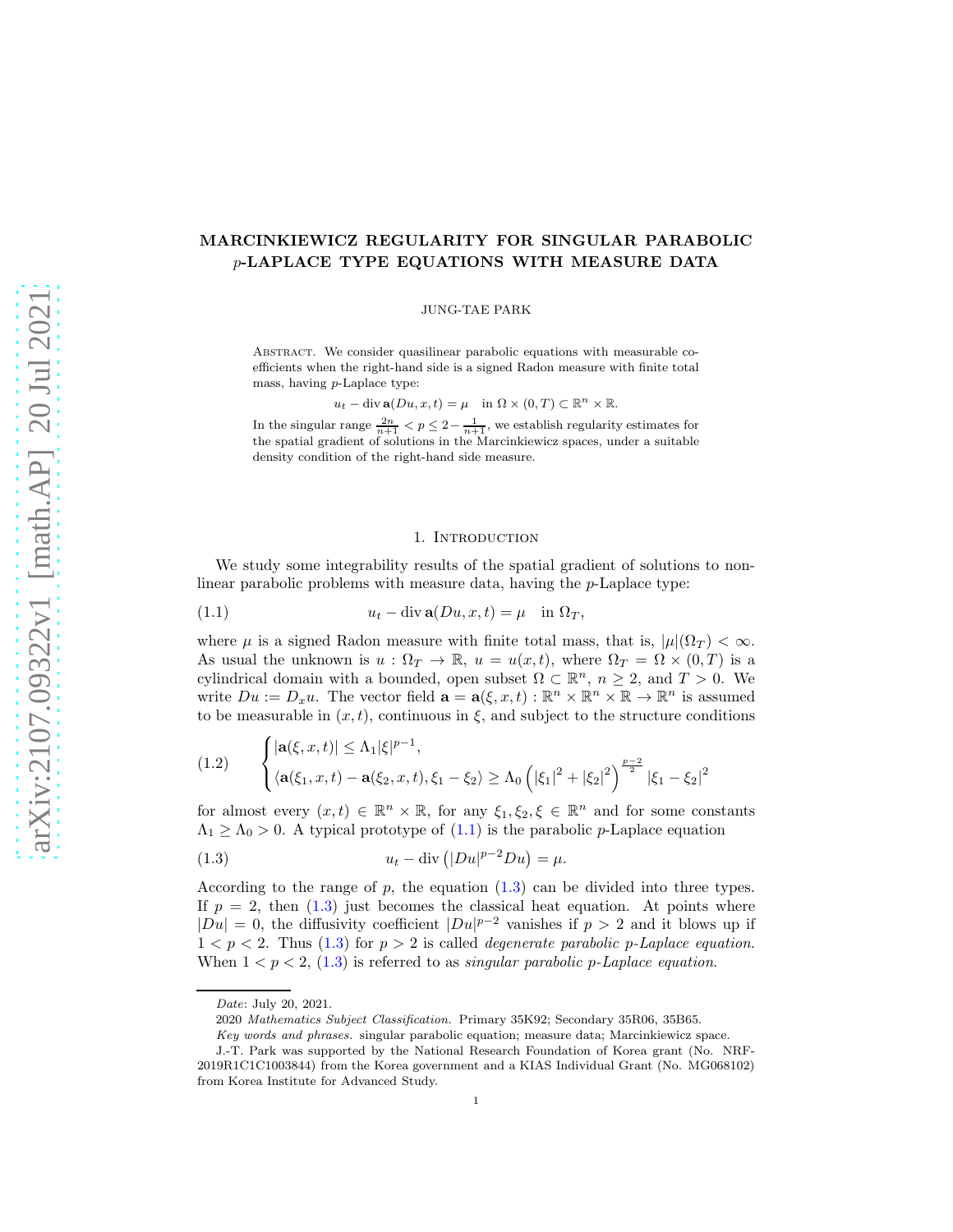<span id="page-1-0"></span>In this paper, we shall deal with the singular range

(1.4) 
$$
\frac{2n}{n+1} < p \le 2 - \frac{1}{n+1},
$$

while the other singular range  $2 - \frac{1}{n+1} < p < 2$  has been considered in [\[5\]](#page-16-0), and the degenerate range  $p \geq 2$  has been treated in [\[3,](#page-16-1) [8\]](#page-16-2). The lower bound on p in [\(1.4\)](#page-1-0) is natural and sharp, since it is related to the existence of the (Barenblatt) fundamental solution (see for instance [\[40,](#page-17-0) Chapter 11.4]).

Our aim of this paper is to establish Marcinkiewicz estimates for the spatial gradient of solutions to the singular parabolic measure data problems [\(1.1\)](#page-0-0) satisfying [\(1.2\)](#page-0-2) and [\(1.4\)](#page-1-0), under some decay conditions on the right-hand side measure (see Section [2.3\)](#page-4-0). To formulate our main results, we define certain so-called *Morreytype condition* for a measure as follow. For a signed Radon measure  $\mu$  with finite total mass, we say that  $\mu$  satisfies a *Morrey-type condition*, written  $\mu \in \mathcal{L}^{1,\kappa}(\Omega_T)$ , provided that

$$
|\mu|(Q) \le C_0|Q|^{1-\frac{\kappa}{N}} \quad (0 \le \kappa \le N, \ C_0 \ge 1)
$$

holds for any parabolic cylinder  $Q \subset \Omega_T$  of parabolic dimension N (see Definition 2.2 for details). Then we shall prove

$$
\mu\in \mathcal{L}^{1,\kappa}(\Omega_T)\ \ \text{for}\ \kappa_c<\kappa\leq N\quad\Longrightarrow\quad Du\in \mathcal{M}^{\gamma}_{loc}(\Omega_T),
$$

where two constants  $k_c = k_c(n, p, N) \ge 1$  and  $\gamma = \gamma(n, p, \kappa, N) \ge 1$  are determined explicitly later. Here  $\mathcal{M}^{\gamma}(\Omega_T)$  is the Marcinkiewicz space (see [\(2.2\)](#page-2-0) for definition).

To prove our main results, we use some covering arguments via a so-called *maximal function free technique* introduced in [\[1\]](#page-16-3) (see Section [4\)](#page-10-0). This approach is suitable to the situation in which it occurs the lack of homogeneity (roughly speaking it scales differently in time and space) of nonlinear parabolic problems, such as p-Laplacian with  $p \neq 2$  or porous medium equation. In this paper, this covering arguments are considered under the following intrinsic parabolic cylinders:

<span id="page-1-1"></span>(1.5) 
$$
\frac{s}{r^2} = \lambda^{2-p} \text{ with } \int_{Q_{r,s}(z_0)} |Du|^{\theta} dx dt \approx \lambda^{\theta} \text{ for some } \theta \in (0,1),
$$

where  $Q_{r,s}(z_0) := B_r(x_0) \times (t_0 - s, t_0 + s)$ . We point out that the spatial gradient of a solution u of  $(1.1)$  may not belong to the  $L^1$  space under  $(1.4)$ . For this reason, we need a notion of solution in a renormalized sense (see Section [2.2\)](#page-3-0). Also, in this circumstance, we show a decay estimate of the upper-level sets of  $|Du|$  (see Section [4.2\)](#page-12-0), alongside with  $(1.5)$  and difference estimates (see Section [3\)](#page-6-0).

There are several results concerning gradient regularity for parabolic  $p$ -Laplace type equations with measure data for  $p > 2 - \frac{1}{n+1}$ , as follows.

- Potential estimates: e.g. [\[18\]](#page-17-1) for  $p = 2$ , [\[27,](#page-17-2) [28\]](#page-17-3) for  $p \geq 2$ , and [\[26\]](#page-17-4) for  $2 - \frac{1}{n+1} < p \leq 2.$
- Marcinkiewicz estimates: e.g. [\[3,](#page-16-1)[8\]](#page-16-2) for  $p \ge 2$ , and [\[5\]](#page-16-0) for  $2 \frac{1}{n+1} < p < 2$ .
- Fractional differentiability: e.g. [\[4,](#page-16-4) [6,](#page-16-5) [9\]](#page-16-6) for  $p = 2$ .
- Calderón-Zygmund type estimates: e.g.  $[11, 31, 32]$  $[11, 31, 32]$  $[11, 31, 32]$  $[11, 31, 32]$  for  $p = 2$ , and  $[12]$  for  $p > 2 - \frac{1}{n+1}.$

Compared to the results mentioned above, there are few regularity results for the case  $\frac{2n}{n+1} < p \leq 2 - \frac{1}{n+1}$ . We refer to [\[36\]](#page-17-7) for global Calderón-Zygmund type estimates on nonsmooth domains. It is worthwhile to note that there are regularity estimates (see [\[16,](#page-17-8) [33](#page-17-9)[–35\]](#page-17-10)) for elliptic measure data problems with  $1 < p \leq 2 - \frac{1}{n}$ .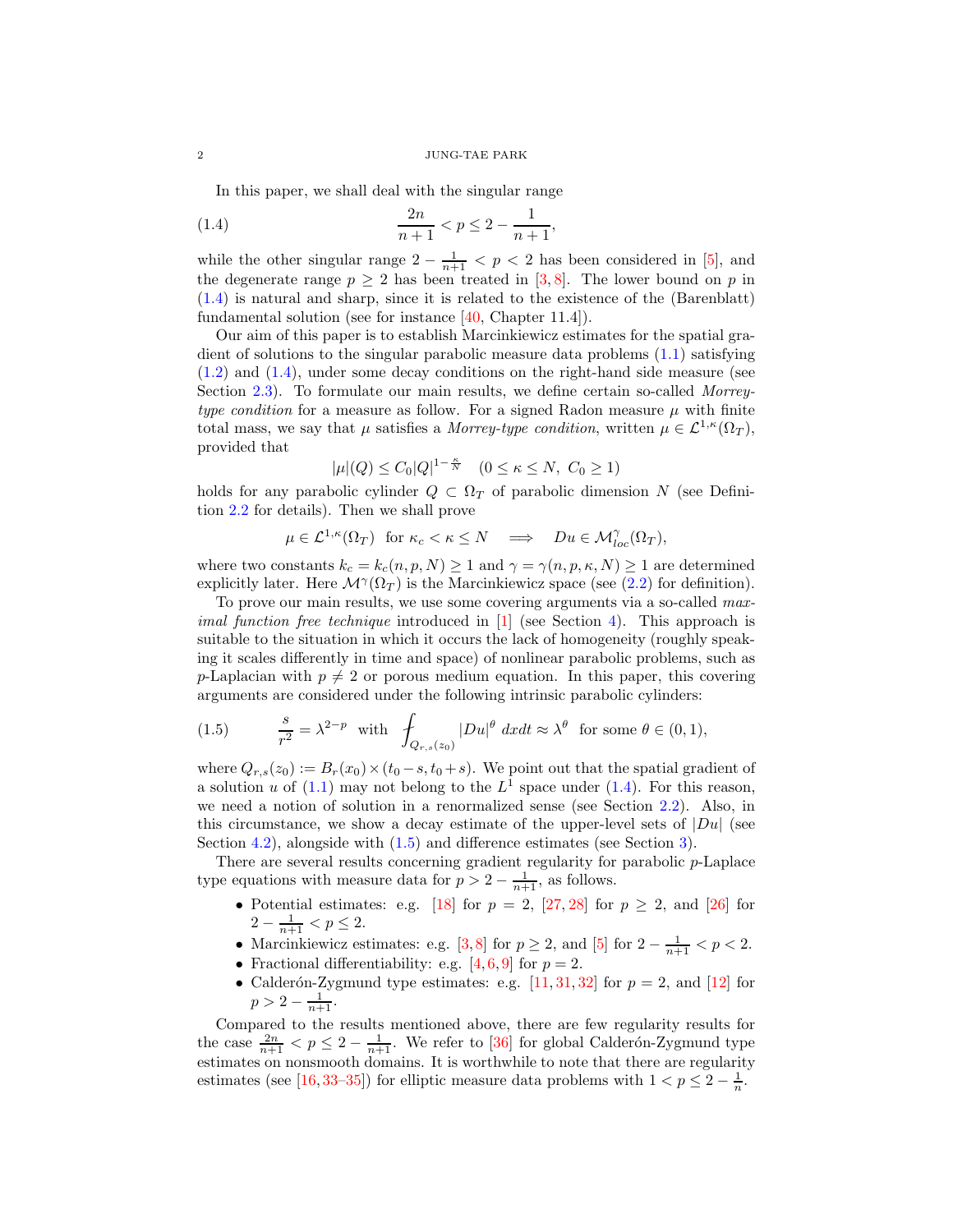The paper is organized as follows. In Section [2,](#page-2-1) we introduce notation, terminologies and renormalized solutions, and we present our main results. In Section [3,](#page-6-0) we collect comparison estimates between our  $p$ -Laplace type problem and its reference problems. Finally, in Section [4,](#page-10-0) we prove our main results, by deriving decay estimates via covering arguments under intrinsic parabolic cylinders.

## 2. Preliminaries and main results

<span id="page-2-1"></span>2.1. Notation and definitions. In what follows, we denote by c a universal positive constant that can be computed in terms of known quantities. The exact value denoted by c may be different from line to line. Let  $B_r(x_0)$  denote the open ball in  $\mathbb{R}^n$  with center  $x_0$  and radius  $r > 0$ , and let  $I_r(t_0) := (t_0 - r^2, t_0 + r^2)$ . We denote by

$$
Q_r(z_0) := B_r(x_0) \times I_r(t_0)
$$

the *standard parabolic cylinder* in  $\mathbb{R}^n \times \mathbb{R} =: \mathbb{R}^{n+1}$  with center  $z_0 := (x_0, t_0) \in \mathbb{R}^{n+1}$ , radius r and height  $2r^2$ , of *parabolic dimension*  $N := n + 2$ . For  $\lambda > 0$ , we consider the *intrinsic parabolic cylinder*

$$
Q_r^{\lambda}(z_0) := \underbrace{\left\{x \in \mathbb{R}^n : |x - x_0| < \lambda^{\frac{p-2}{2}}r\right\}}_{=: B_r^{\lambda}(x_0)} \times I_r(t_0).
$$

When  $p = 2$  or  $\lambda = 1$ , the intrinsic parabolic cylinder coincides with the standard parabolic cylinder. Also we have  $Q_r^{\lambda}(z_0) \subset Q_r(z_0)$  if  $\lambda \geq 1$  and  $p \leq 2$ . The concept of *intrinsic* means, roughly speaking, that the size of parabolic cylinders depends on the solution of a given PDE in some integral average sense; in particular, the formulation [\(1.5\)](#page-1-1) can be rewritten as

$$
\oint_{Q_r^{\lambda}(z_0)} |Du|^{\theta} dx dt \approx \lambda^{\theta} \text{ for some } \theta \in (0,1).
$$

Under this setting, we shall consider various a priori estimates for the spatial gradient of a solution later. We refer to [\[13,](#page-16-9) [28,](#page-17-3) [39\]](#page-17-11) for more detailed information of intrinsic geometry related to the intrinsic parabolic cylinder.

<span id="page-2-2"></span>Let us define the truncation operator

(2.1) 
$$
T_k(s) := \max\{-k, \min\{k, s\}\}\
$$
 for any  $k > 0$  and  $s \in \mathbb{R}$ .

For each set  $Q \subset \mathbb{R}^{n+1}$ ,  $|Q|$  is the  $(n+1)$ -dimensional Lebesgue measure of Q and  $\chi_Q$  is the usual characteristic function of Q. For  $f \in L^1_{loc}(\mathbb{R}^{n+1})$ ,  $\bar{f}_Q$  stands for the integral average of f over a parabolic cylinder  $Q \subset \mathbb{R}^{n+1}$ ; that is,

$$
\bar{f}_Q := \oint_Q f(z) \ dx dt := \frac{1}{|Q|} \int_Q f(z) \ dx dt, \text{ where } z := (x, t).
$$

Finally, we define a certain function space. For  $0 < \gamma < \infty$ , the space  $\mathcal{M}^{\gamma}(\Omega_T)$ is the so-called *Marcinkiewicz space* (or the *weak-*L γ *space*), defined as the set of all measurable functions f such that

<span id="page-2-0"></span>(2.2) 
$$
||f||_{\mathcal{M}^{\gamma}(\Omega_T)} := \sup_{\lambda>0} \lambda |\{z \in \Omega_T : |f(z)| > \lambda\}|^{\frac{1}{\gamma}} < \infty.
$$

We observe the following connection between the Marcinkiewicz and Lebesgue spaces:  $L^{\gamma}(\Omega_T) \subset \mathcal{M}^{\gamma}(\Omega_T) \subset L^{\gamma-\varepsilon}(\Omega_T)$  for any  $\varepsilon \in (0, \gamma)$ . We refer to [\[22,](#page-17-12) Chapter 1] for various properties for the Marcinkiewicz space.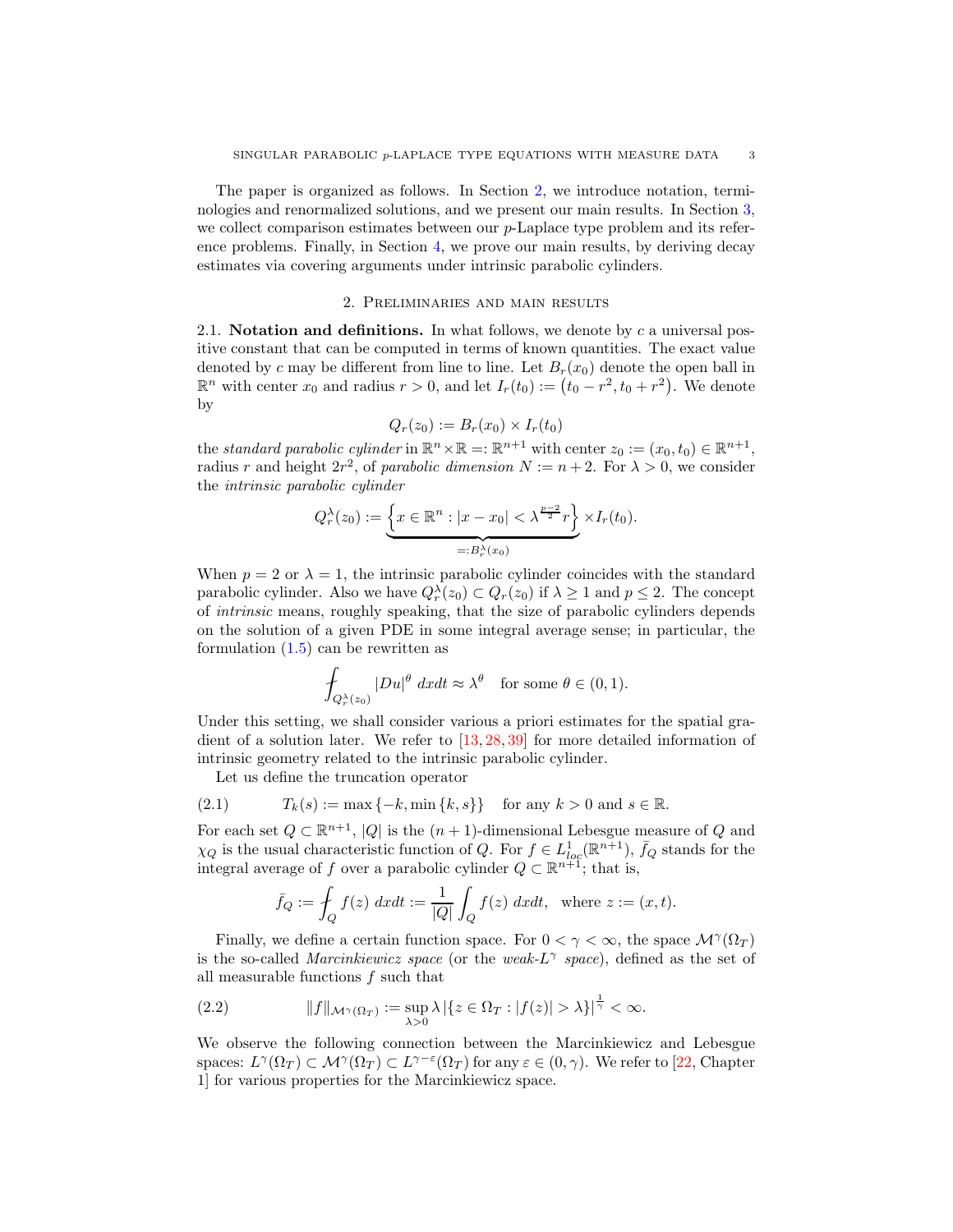### <span id="page-3-0"></span>4 JUNG-TAE PARK

2.2. **Renormalized solutions.** Our solution  $u$  will be treated in a very weak sense because our solution does not generally belong to the usual energy space. Moreover, under [\(1.4\)](#page-1-0), the spatial gradient of a solution may not be in  $L^1(\Omega_T)$  (see [\[26,](#page-17-4) Section 1.3]). For this, we have the following: if u is a measurable function defined in  $\Omega_T$ , finite almost everywhere, such that  $T_k(u) \in L^p(0,T;W_0^{1,p}(\Omega))$  for any  $k > 0$ , then there exists a unique measurable function U such that  $DT_k(u) = U \chi_{\{|u| \leq k\}}$  a.e. in  $\Omega_T$  for all  $k > 0$ . In this case, we denote the spatial gradient Du of u by  $Du := U$ . We note that if  $u \in L^1(0,T;W_0^{1,1}(\Omega))$ , then it coincides with the usual weak gradient. Also, to define a new notion of solution, let us introduce a nonlinear parabolic capacity (see [\[2,](#page-16-10) [17,](#page-17-13) [23,](#page-17-14) [38\]](#page-17-15) for details). For every open subset  $Q \subset \Omega_T$ , the p*-parabolic capacity* of Q is defined by

$$
\operatorname{cap}_p(Q) := \inf \left\{ ||u||_W : u \in W, u \ge \chi_Q \text{ a.e. in } \Omega_T \right\},\
$$

where  $W := \left\{ u \in L^p(0,T; W_0^{1,p}(\Omega)) : u_t \in L^{p'}(0,T; W^{-1,p'}(\Omega)) \right\}$  endowed with the norm  $||u||_W := ||u||_{L^p(0,T;W_0^{1,p}(\Omega))} + ||u_t||_{L^{p'}(0,T;W^{-1,p'}(\Omega))}$ . Here  $p' := \frac{p}{p-1}$ . Let  $\mathfrak{M}_b(\Omega_T)$  (or  $\mathfrak{M}_b(\Omega)$ ,  $\mathfrak{M}_b(0,T)$ ) be the space of all signed Radon measures on  $\Omega_T$  (or  $\Omega$ ,  $(0, T)$ , respectively) with finite total mass. We denote by  $\mathfrak{M}_a(\Omega_T)$  the subspace of  $\mathfrak{M}_b(\Omega_T)$ , which is absolutely continuous with respect to the p-parabolic capacity. We also denote by  $\mathfrak{M}_s(\Omega_T)$  the space of finite signed Radon measures in  $\Omega_T$  with support on a set of zero p-parabolic capacity. Then a measure  $\mu \in \mathfrak{M}_b(\Omega_T)$  can be uniquely decomposed into the following:  $\mu = \mu_a + \mu_s$ , where  $\mu_a \in \mathfrak{M}_a(\Omega_T)$ and  $\mu_s \in \mathfrak{M}_s(\Omega_T)$ , see [\[20,](#page-17-16) Lemma 2.1]. Also,  $\mu_a \in \mathfrak{M}_a(\Omega_T)$  if and only if  $\mu_a =$  $f + g_t + \text{div } G$ , where  $f \in L^1(\Omega_T)$ ,  $g \in L^p(0,T;V)$  and  $G \in L^{p'}(\Omega_T)$ , see [\[17,](#page-17-13) [25\]](#page-17-17). We write  $\mu = \mu^+ - \mu^-$ , where  $\mu^+$  and  $\mu^-$  are the positive and negative parts, respectively, of a measure  $\mu \in \mathfrak{M}_b(\Omega_T)$  and set  $|\mu| := \mu^+ + \mu^-$ .

Now we introduce the suitable notion of a solution as follows:

<span id="page-3-2"></span>**Definition 2.1** (See [\[37\]](#page-17-18)). Let  $\mu = \mu_a + \mu_s \in \mathfrak{M}_b(\Omega_T)$  with  $\mu_a \in \mathfrak{M}_a(\Omega_T)$  and  $\mu_s \in \mathfrak{M}_s(\Omega_T)$ . A function  $u \in L^1(\Omega_T)$  is a renormalized solution of the Cauchy-*Dirichlet problem*

(2.3) 
$$
\begin{cases} u_t - \operatorname{div} \mathbf{a}(Du, x, t) = \mu & \text{in } \Omega_T, \\ u = 0 & \text{on } \partial_p \Omega_T, \end{cases}
$$

*satisfying* [\(1.2\)](#page-0-2) *and* [\(1.4\)](#page-1-0) *if*  $T_k(u) \in L^p(0,T;W_0^{1,p}(\Omega))$  *for every*  $k > 0$  *and the following property holds: for any* k > 0 *there exist sequences of nonnegative measures*  $\nu_k^+, \nu_k^- \in \mathfrak{M}_a(\Omega_T)$  such that

<span id="page-3-1"></span>
$$
\nu_k^+ \to \mu_s^+,\ \nu_k^- \to \mu_s^- \quad \text{tightly as } k \to \infty
$$

*and*

<span id="page-3-3"></span>(2.4) 
$$
- \int_{\Omega_T} T_k(u) \varphi_t \, dx dt + \int_{\Omega_T} \langle \mathbf{a}(DT_k(u), x, t), D\varphi \rangle \, dx dt = \int_{\Omega_T} \varphi \, d\mu_k
$$

*for every*  $\varphi \in W \cap L^{\infty}(\Omega_T)$  *with*  $\varphi(\cdot,T) = 0$ *, where*  $\mu_k := \mu_a + \nu_k^+ - \nu_k^-$ *.* 

Here the parabolic boundary of  $\Omega_T$  is  $\partial_p \Omega_T := (\partial \Omega \times [0, T]) \cup (\Omega \times \{0\})$ , and we say that a sequence  $\{\mu_k\} \subset \mathfrak{M}_b(\Omega_T)$  converges *tightly* (or *in the narrow topology of measures*) to  $\mu \in \mathfrak{M}_b(\Omega_T)$  if

$$
\lim_{k \to \infty} \int_{\Omega_T} \varphi \, d\mu_k = \int_{\Omega_T} \varphi \, d\mu
$$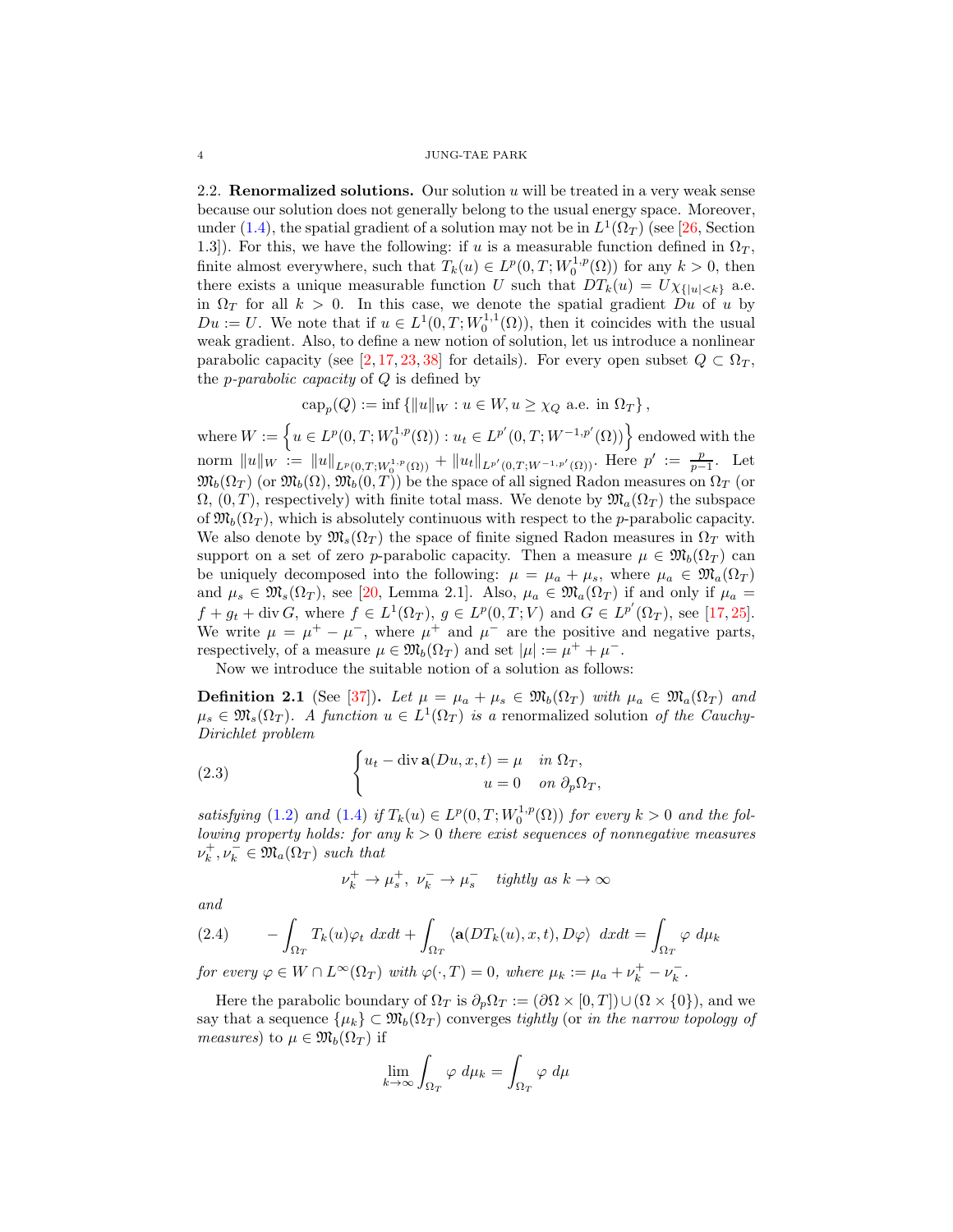for every bounded and continuous function  $\varphi$  on  $\Omega_T$ . We refer to [\[36,](#page-17-7) Section 1.1] and the references given there for further discussion of renormalized solutions.

- <span id="page-4-6"></span><span id="page-4-0"></span>2.3. Main results. We start by introducing a density condition of a measure.
- **Definition 2.2.** *(i) For*  $\mu \in \mathfrak{M}_b(\Omega_T)$ *, we say that*  $\mu$  *satisfies* a Morrey-type condition, written  $\mu \in \mathcal{L}^{1,\kappa}(\Omega_T)$ , provided that

$$
|\mu|(Q) \le C_0|Q|^{1-\frac{\kappa}{N}} \quad (0 \le \kappa \le N, \ C_0 \ge 1)
$$

<span id="page-4-7"></span>*holds for any parabolic cylinder*  $Q(\equiv Q_r(z_0)$  *or*  $Q_r^{\lambda}(z_0)) \subset \Omega_T$ . *(ii)* Similarly, for  $\mu_1 \in \mathfrak{M}_b(\Omega)$ , we define

$$
\mu_1 \in \mathcal{L}^{1,\kappa_1}(\Omega) \iff |\mu_1|(B) \le C_1|B|^{1-\frac{\kappa_1}{n}} \quad (0 \le \kappa_1 \le n, \ C_1 \ge 1)
$$

<span id="page-4-8"></span>*holds for any ball*  $B \ (\equiv B_r(x_0) \text{ or } B_r^{\lambda}(x_0)) \subset \Omega$ *. (iii)* Also, for  $\mu_2 \in \mathfrak{M}_b(0,T)$ *, we define* 

$$
\mu_0 \in C^{1, \kappa_2}(\Omega, T) \iff |\mu_1| \left( I(t_2) \right) \le C_2 |I(t_1)|^{1 - \frac{\kappa_2}{2}}
$$

$$
\mu_2 \in \mathcal{L}^{1,\kappa_2}(0,T) \iff |\mu_2|(I_r(t_0)) \le C_2 |I_r(t_0)|^{1-\frac{\kappa_2}{2}} \quad (0 \le \kappa_2 \le 2, C_2 \ge 1)
$$
  
holds for any interval  $I_r(t_0) \subset (0,T)$ .

- **Remark 2.3.** *(i) By definition, we have*  $\mathcal{L}^{1,N}(\Omega_T) \equiv \mathfrak{M}_b(\Omega_T)$ *. For example, the dirac measure charging a point in*  $\Omega_T$  *belongs to*  $\mathcal{L}^{1,N}(\Omega_T)$ *.*
- *(ii) Indeed, our definition captures information of intrinsic parabolic cylinders as well as standard ones (see cf.* [\[3,](#page-16-1) [5\]](#page-16-0)*).*

We are ready to state the first main result of this paper.

<span id="page-4-1"></span>**Theorem 2.4.** Let  $\frac{2n}{n+1} < p \leq 2 - \frac{1}{n+1}$ . There exists a constant  $\kappa_c = \kappa_c(n, p) \geq 1$ *such that if* u *is a renormalized solution of the problem* [\(2.3\)](#page-3-1) *under* [\(1.2\)](#page-0-2) *with*  $\mu \in \mathcal{L}^{1,\kappa}(\Omega_T)$  *for*  $\kappa_c < \kappa \leq N := n + 2$ *, then* 

<span id="page-4-5"></span>(2.5) 
$$
Du \in \mathcal{M}_{loc}^{\gamma}(\Omega_T), \text{ where } \gamma := \frac{\kappa((n+1)p - n)}{(\kappa - 1)(n+2)}.
$$

*Moreover, for any given* θ *satisfying*

<span id="page-4-3"></span>(2.6) 
$$
\max\left\{\frac{n+2}{2(n+1)}, \frac{(2-p)n}{2}\right\} < \theta < p - \frac{n}{n+1} \le 1,
$$

*there is a constant*  $c = c(n, \Lambda_0, \Lambda_1, p, \kappa, C_0, \theta) \geq 1$  *such that* 

<span id="page-4-2"></span>
$$
(2.7) \t ||Du||^{\gamma}_{\mathcal{M}^{\gamma}(Q_R)} \le cR^N \left\{ \left[ \frac{|\mu|(Q_{2R})}{|Q_{2R}|} \right]^d + \left( \oint_{Q_{2R}} |Du|^{\theta} dxdt \right)^{\frac{d\gamma}{\theta}} + 1 \right\}
$$

*for any standard parabolic cylinder*  $Q_{2R} \equiv Q_{2R}(z_0) \in \Omega_T$ *, where the scaling deficit* d *is defined by*

<span id="page-4-4"></span>.

$$
(2.8) \t\t d := \frac{2\theta}{2\theta - (2 - p)n}
$$

Theorem [2.4](#page-4-1) provides a precise quantitative estimate of the spatial gradient of a renormalized solution in terms of the Marcinkiewicz space, under the assumption that the measure on the right-hand side satisfies the Morrey-type condition. Roughly speaking, the less concentrated the measure  $\mu$  is (i.e. the smaller  $\kappa$  is), the better the integrability of  $Du$  is (i.e. the bigger  $\gamma$  is).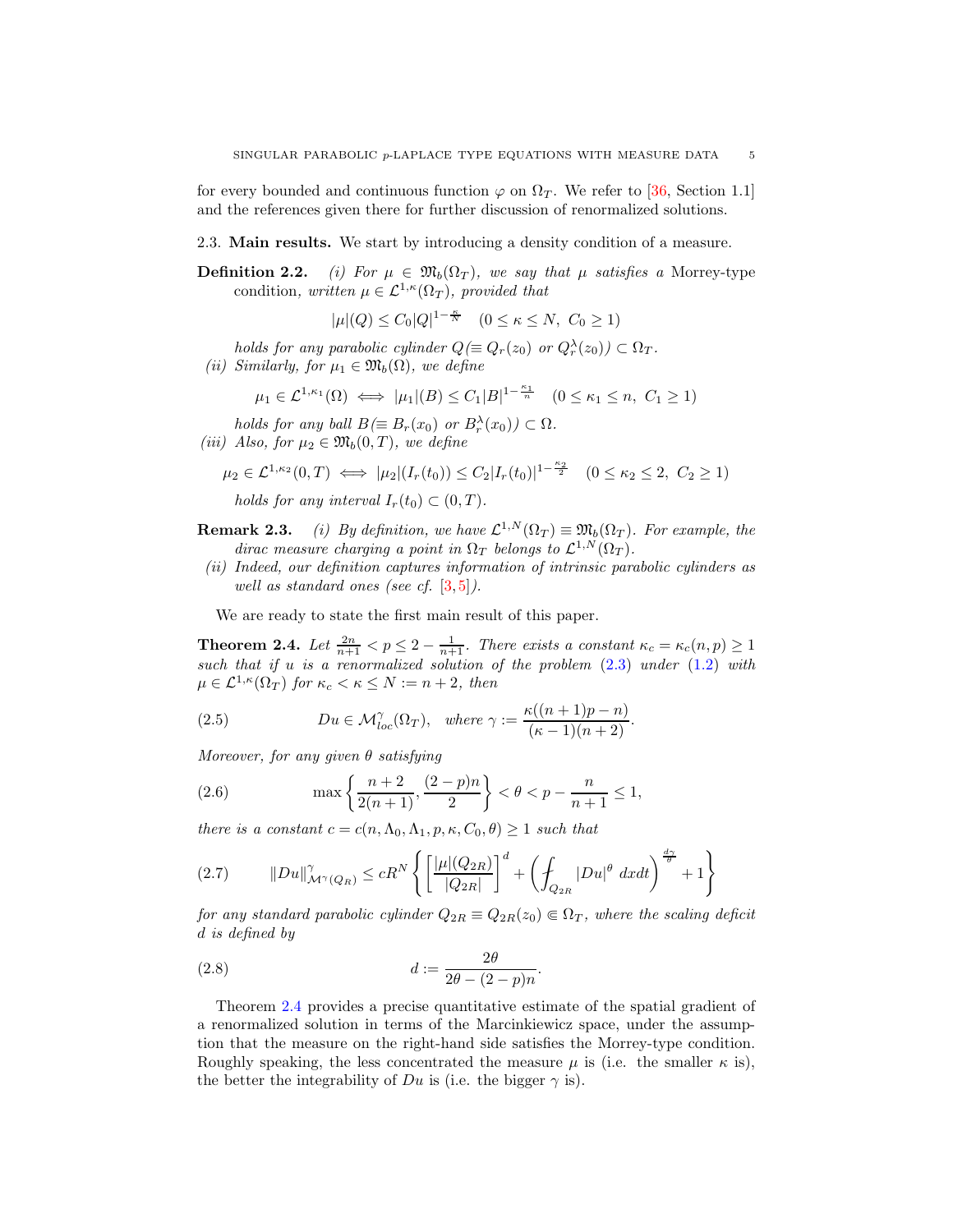#### <span id="page-5-0"></span> $6$   $$\tt JUNG-TAE~PARK$

**Remark 2.5.** *(i)* When  $\kappa = N$ , the value  $\gamma$  has the minimum  $p - \frac{n}{n+1}$ . Also,  $\kappa_c$ *is the critical value such that*  $\gamma = p(1 + \sigma)$ *; that is,*  $\frac{\kappa_c((n+1)p-n)}{(\kappa_c-1)(n+2)} = p(1 + \sigma)$ *, see Section [4.3](#page-14-0) for details. Here* σ *is the constant coming from a higher integrability for homogeneous problems (Lemma [3.3\)](#page-7-0). Thus, we have*

$$
p - \frac{n}{n+1} \le \gamma < p(1+\sigma) \quad \text{for} \quad \kappa_c < \kappa \le N.
$$

- *(ii)* As  $p \searrow \frac{2n}{n+1}$ , the constant c in [\(2.7\)](#page-4-2) blows up.
- *(iii) The relation* [\(2.6\)](#page-4-3) *comes from Lemmas [3.1](#page-6-1) and [3.3](#page-7-0) below, which determines the lower bound of* p*.*
- *(iv) The scaling deficit like* [\(2.8\)](#page-4-4) *occurs when we study regularity theories for PDE having anisotropic structures such as parabolic p-Laplace (* $p \neq 2$ *) equations, see e.g.* [\[1,](#page-16-3) [3,](#page-16-1) [5,](#page-16-0) [7,](#page-16-11) [8,](#page-16-2) [10,](#page-16-12) [12,](#page-16-8) [24,](#page-17-19) [26–](#page-17-4)[28,](#page-17-3) [36\]](#page-17-7)*.*
- *(v)* There are previous results related to Theorem [2.4,](#page-4-1) see [\[3,](#page-16-1)[8\]](#page-16-2) for  $p \geq 2$  and [\[5\]](#page-16-0)  $for\,\,2-\frac{1}{n+1} < p < 2$ . We also refer to  $[29, 30]$  $[29, 30]$  $[29, 30]$  *for counterparts of elliptic problems.*

Theorem [2.4](#page-4-1) also gives the following direct consequence when  $\mu$  is merely a finite signed Radon measure (i.e.  $\mu \in \mathfrak{M}_b(\Omega_T)$ ).

**Corollary 2.6.** Let  $\frac{2n}{n+1} < p \leq 2 - \frac{1}{n+1}$ . If u is a renormalized solution of [\(2.3\)](#page-3-1) *under* [\(1.2\)](#page-0-2) *satisfying*  $\mu \in \mathfrak{M}_b(\Omega_T)$ , then  $Du \in \mathcal{M}_{loc}^{p-\frac{n}{n+1}}(\Omega_T)$ . Moreover, the *estimate* [\(2.7\)](#page-4-2) *holds for*  $\kappa = N$  *and*  $\gamma = p - \frac{n}{n+1}$ *.* 

When the measure  $\mu$  is time- or space-independent or can be decomposed as

$$
\mu=\mu_1\otimes\mu_2,
$$

we obtain Marcinkiewicz bounds like Theorem [2.4.](#page-4-1) Here the symbol  $\otimes$  denotes the usual tensor product of measures.

<span id="page-5-1"></span>**Theorem 2.7.** Let  $\frac{2n}{n+1} < p \leq 2 - \frac{1}{n+1}$  and let u be a renormalized solution of the *problem* [\(1.1\)](#page-0-0) *under* [\(1.2\)](#page-0-2)*.*

<span id="page-5-4"></span>(*i*) Let  $\mu_1 \in \mathcal{L}^{1,\kappa_1}(\Omega)$  for  $\kappa_1 \in (1,n]$  and let  $\mu_2 \in L^s(0,T)$  for  $s \in [N,\infty]$ . Then *there exists a constant*  $\kappa_{1,c} = \kappa_{1,c}(n, p) \geq 1$  *such that for*  $\kappa_{1,c} < \kappa_1 \leq n$ , we *have*

(2.9) 
$$
Du \in \mathcal{M}_{loc}^{\gamma_1}(\Omega_T), \text{ where } \gamma_1 := \frac{\kappa_1((n+1)p - n)}{\kappa_1 N - n}.
$$

<span id="page-5-5"></span><span id="page-5-2"></span>(*ii*) Let  $\mu_1 \in L^{\tau}(\Omega)$  for  $\tau \in [N, \infty]$  and let  $\mu_2 \in L^{1,\kappa_2}(0,T)$  for  $\kappa_2 \in (1,2]$ . Then *there exists a constant*  $\kappa_{2,c} = \kappa_{2,c}(n, p) \ge 1$  *such that for*  $\kappa_{2,c} < \kappa_2 \le 2$ *, we have*

<span id="page-5-3"></span>
$$
(2.10) \quad Du \in \mathcal{M}_{loc}^{\gamma_2}(\Omega_T), \quad where \ \gamma_2 := \left[1 - \frac{n}{(\kappa_2 - 1)\tau + n}\right] \frac{\kappa_2((n+1)p - n)}{(\kappa_2 - 1)(n+2)}.
$$

Remark 2.8. *(i) By analogy with Remark 2.5* [\(i\)](#page-5-0)*, we see that*

$$
p - \frac{n}{n+1} \le \gamma_i < p(1+\sigma) \quad \text{for} \quad i = 1, 2.
$$

- *(ii)*  $\gamma_1$  *is independent of the time parameter s, while*  $\gamma_2$  *depends on both space and time parameters*  $\tau$  *and*  $\kappa_2$ *, see Lemma [3.6](#page-8-0) for details.*
- *(iii)* In Theorem [2.7,](#page-5-1) there are some quantitative estimates similar to  $(2.7)$ .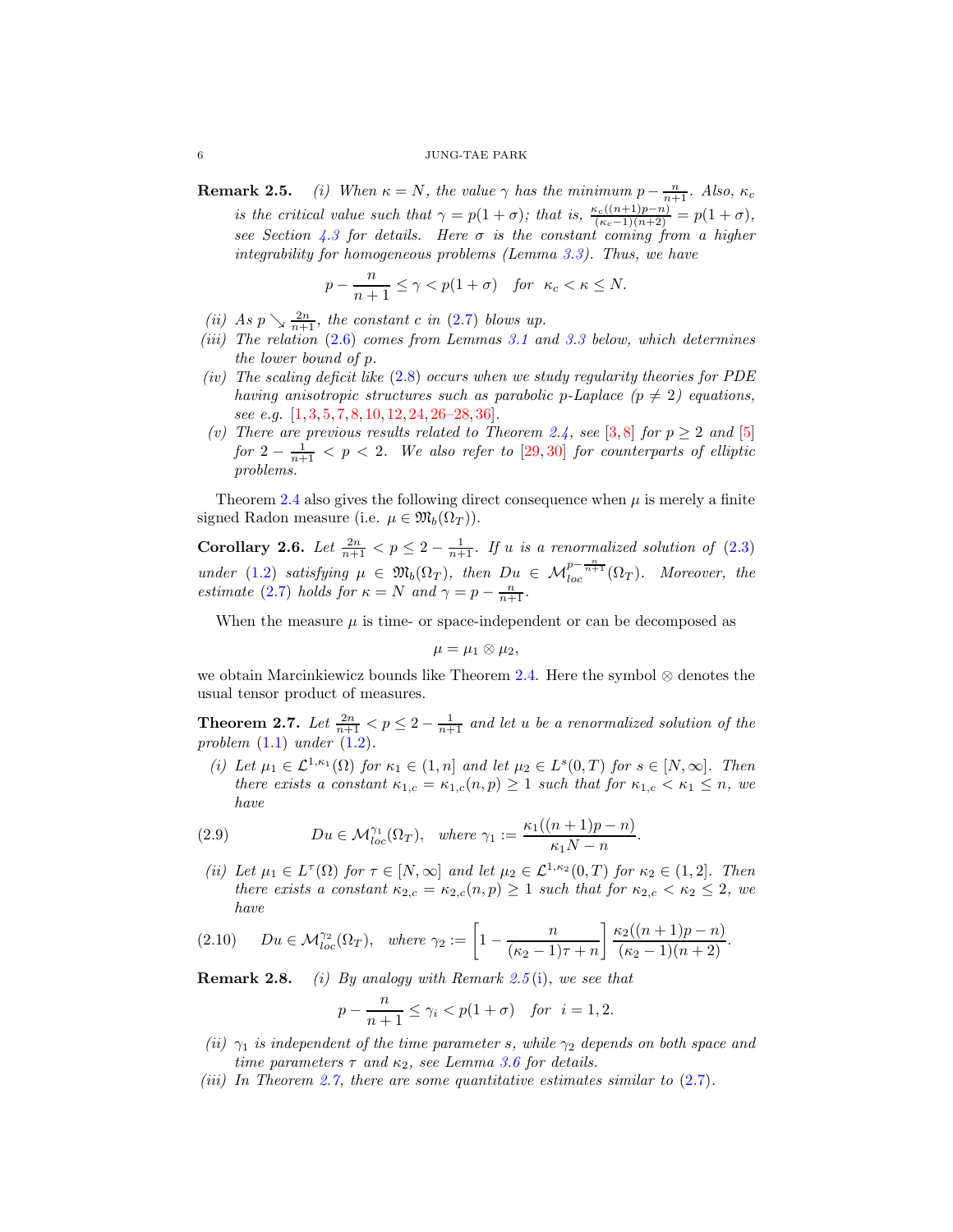Theorem [2.4](#page-4-1) can be improved under more regular vector field than [\(1.2\)](#page-0-2). We consider the vector field  $\mathbf{a} = \mathbf{a}(\xi, x, t)$  measurable in  $(x, t)$  and  $C^1$ -regular in  $\xi$ , satisfying

<span id="page-6-2"></span>(2.11) 
$$
\begin{cases} |\mathbf{a}(\xi, x, t)| + |\xi||D_{\xi}\mathbf{a}(\xi, x, t)| \leq \Lambda_1 |\xi|^{p-1}, \\ \Lambda_0 |\xi|^{p-2} |\eta|^2 \leq \langle D_{\xi}\mathbf{a}(\xi, x, t)\eta, \eta \rangle \end{cases}
$$

for almost every  $(x,t) \in \mathbb{R}^n \times \mathbb{R}$ , for every  $\eta \in \mathbb{R}^n$ ,  $\xi \in \mathbb{R}^n \setminus \{0\}$  and for some constants  $\Lambda_1 \geq \Lambda_0 > 0$ . Note that  $(2.11)$  implies the monotonicity condition  $(1.2)_2$ . For an improvement of Theorem [2.4,](#page-4-1) we also need the following condition. Let  $\delta, R_0 > 0$ . We say that the vector field  $a(\xi, x, t)$  is  $(\delta, R_0)$ *-BMO* if

(2.12) 
$$
\sup_{t_1,t_2\in\mathbb{R}}\sup_{0
$$

where

<span id="page-6-5"></span>
$$
\Theta\left(\mathbf{a},B_r(y)\right)(x,t) := \sup_{\xi \in \mathbb{R}^n \setminus \{0\}} \left| \frac{\mathbf{a}(\xi,x,t)}{|\xi|^{p-1}} - \int_{B_r(y)} \frac{\mathbf{a}(\xi,\tilde{x},t)}{|\xi|^{p-1}} d\tilde{x} \right|.
$$

We remark that the map  $x \mapsto \frac{\mathbf{a}(\xi, x, t)}{|\xi|^{p-1}}$  is of BMO (Bounded Mean Oscillation) such that its BMO seminorm is less than  $\delta$ , uniformly in  $\xi$  and  $t$ . This condition allows merely measurability in  $t$ -variable and discontinuity in  $x$ -variable. It also includes VMO (Vanishing Mean Oscillation) condition.

Finally, we obtain the following regularity result.

<span id="page-6-4"></span>**Theorem 2.9.** Let  $\frac{2n}{n+1} < p \leq 2 - \frac{1}{n+1}$ . Assume that the vector field a satisfies  $(2.11)$  *and a*  $(\delta, R_0)$ *-BMO condition for some*  $\delta, R_0 > 0$ *. If u be a renormalized solution of the problem* [\(1.1\)](#page-0-0) *with*  $\mu \in \mathcal{L}^{1,\kappa}(\Omega_T)$  *for*  $1 \lt \kappa \leq N$ *, then we have*  $Du \in \mathcal{M}_{loc}^{\gamma}(\Omega_T)$ , where  $\gamma$  *is given by* [\(2.5\)](#page-4-5) with the range  $p - \frac{n}{n+1} \leq \gamma < \infty$ . *Moreover the estimate* [\(2.7\)](#page-4-2) *holds.*

# 3. Comparison estimates

<span id="page-6-0"></span>In this section we derive comparison estimates between the problem [\(2.3\)](#page-3-1) and its references problems, under the assumptions on the vector field  $a(\xi, x, t)$  and the measure  $\mu$ . (see Propositions [3.7](#page-9-0) and [3.9\)](#page-10-1). From Definition [2.1,](#page-3-2) we can regard  $T_k(u) \in L^p(0,T;W_0^{1,p}(\Omega))$  as a weak solution of  $(2.4)$  with  $\mu_k \in L^{p'}(0,T;W^{-1,p'}(\Omega))$ . Throughout this section, we replace  $T_k(u)$  by u and  $\mu_k$  by  $\mu$ .

<span id="page-6-3"></span>Let w be the unique weak solution to the Cauchy-Dirichlet problem

(3.1) 
$$
\begin{cases} w_t - \operatorname{div} \mathbf{a}(Dw, x, t) = 0 & \text{in } Q_{4r}^{\lambda}(z_0) \in \Omega_T, \\ w = u & \text{on } \partial_p Q_{4r}^{\lambda}(z_0), \end{cases}
$$

where the vector field **a** satisfies  $(1.2)$ . In this section, we for simplicity omit the center  $z_0$  in  $Q_{4r}^{\lambda}(z_0)$ .

We first give a comparison estimate for  $Du - Dw$  as follows:

<span id="page-6-1"></span>**Lemma 3.1** (See [\[36,](#page-17-7) Lemma 3.1]). Let  $\frac{3n+2}{2n+2} < p \leq 2 - \frac{1}{n+1}$ , let u be a weak *solution of* [\(2.4\)](#page-3-3) *and let* w *as in* [\(3.1\)](#page-6-3) *under* [\(1.2\)](#page-0-2)*. Then there exists a constant*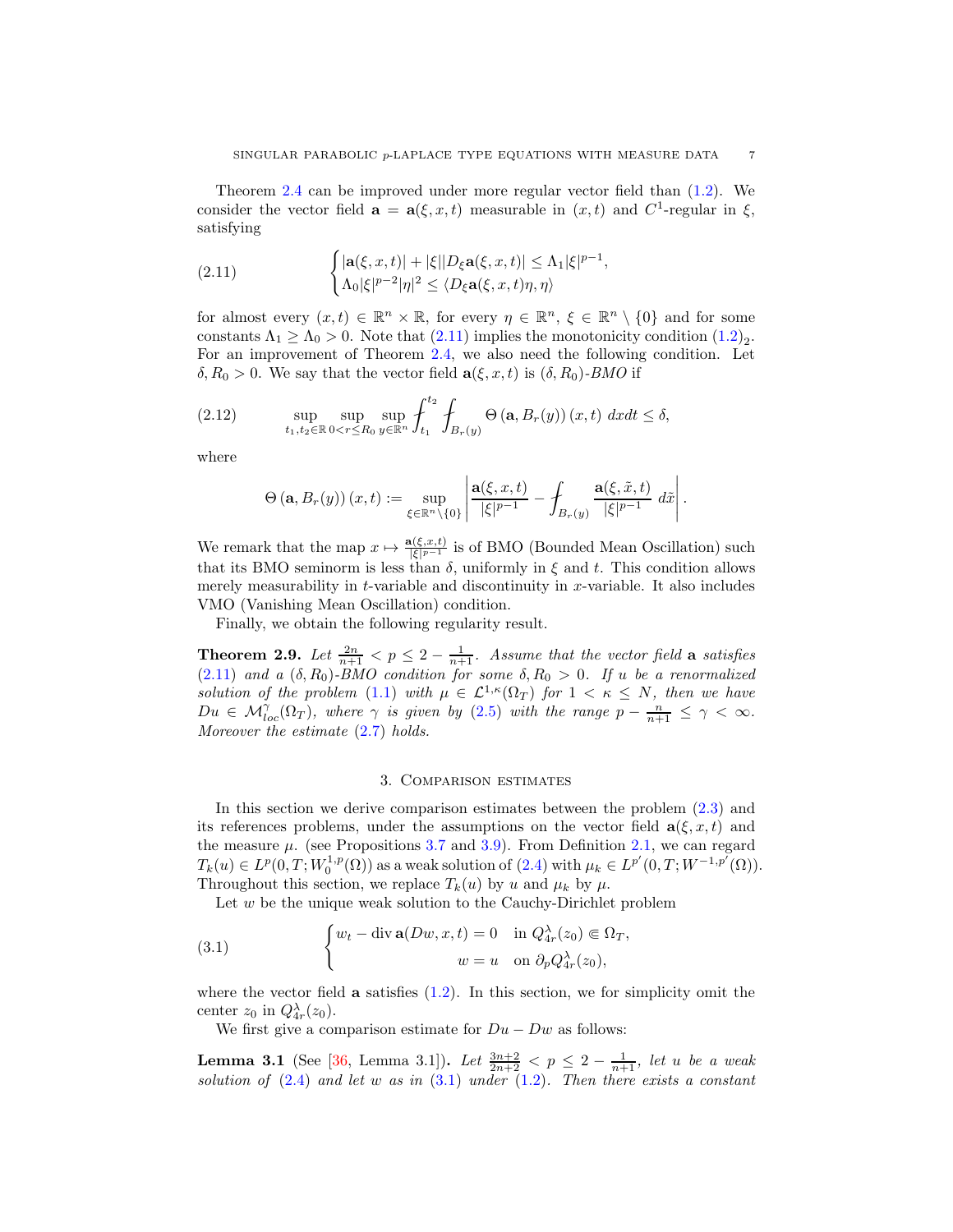$c = c(n, \Lambda_0, p, \theta) \geq 1$  *such that* 

$$
\left(\oint_{Q_{4r}^{\lambda}} |Du - Dw|^{\theta} dxdt\right)^{\frac{1}{\theta}} \leq c \left[\frac{|\mu|(Q_{4r}^{\lambda})}{|Q_{4r}^{\lambda}|^{\frac{n+1}{n+2}}}\right]^{\frac{n+2}{(n+1)p-n}} + c \left[\frac{|\mu|(Q_{4r}^{\lambda})}{|Q_{4r}^{\lambda}|^{\frac{n+1}{n+2}}}\right] \left(\oint_{Q_{4r}^{\lambda}} |Du|^{\theta} dxdt\right)^{\frac{(2-p)(n+1)}{\theta(n+2)}}
$$

*for any constant*  $\theta$  *such that*  $\frac{n+2}{2(n+1)} < \theta < p - \frac{n}{n+1} \leq 1$ *.* 

**Remark 3.2.** *We refer to* [\[26,](#page-17-4) Lemma 4.3] *for*  $2 - \frac{1}{n+1} < p \le 2$  *and* [\[28,](#page-17-3) Lemma 4.1] *for*  $p \geq 2$ *.* 

We next introduce a higher integrability result for  $Dw$ .

<span id="page-7-0"></span>**Lemma 3.3** (See [\[24,](#page-17-19) [36\]](#page-17-7)). Let  $\frac{2n}{n+2} < p \leq 2$  and let  $\frac{(2-p)n}{2} < \theta \leq p$ . If w is the *weak solution of* [\(3.1\)](#page-6-3) *under* [\(1.2\)](#page-0-2) *satisfying*

$$
\int_{Q_{4r}^\lambda} |Dw|^\theta \ dx dt \le c_w \lambda^\theta
$$

*for some constant*  $c_w \geq 1$ *, then there exist two constants*  $\sigma = \sigma(n, \Lambda_0, \Lambda_1, p, \theta) > 0$ *and*  $c = c(n, \Lambda_0, \Lambda_1, p, \theta, c_w) \geq 1$  *such that* 

$$
\int_{Q_{2r}^{\lambda}} |Dw|^{p(1+\sigma)} dx dt \le c\lambda^{p(1+\sigma)}.
$$

Remark 3.4. *Lemma [3.3](#page-7-0) also holds for the case* p ≥ 2 *under an appropriate range of* θ *(see* [\[12,](#page-16-8) [24\]](#page-17-19)*).*

If the measure  $\mu$  satisfies a Morrey-type condition (see Definition 2.2), then we have the following relation:

<span id="page-7-3"></span>**Lemma 3.5.** Let  $\mu \in \mathcal{L}^{1,\kappa}(\Omega_T)$  for some  $1 < \kappa \leq N := n+2$ . Then there exists a *constant*  $c = c(n, p, \kappa, C_0) \geq 1$ *, where*  $C_0$  *is given in Definition* 2.2[\(i\)](#page-4-6)*, such that* 

$$
\left[\frac{|\mu|(Q_{4r}^{\lambda})}{|Q_{4r}^{\lambda}|^{\frac{n+1}{n+2}}}\right]^{\frac{n+2}{(n+1)p-n}} \leq c \left[\frac{|\mu|(Q_{4r}^{\lambda})}{|Q_{4r}^{\lambda}|}\right]^{\frac{1}{\gamma}},
$$

*where*  $\gamma$  *is given by* [\(2.5\)](#page-4-5).

*Proof.* We compute

<span id="page-7-2"></span>(3.2) 
$$
\begin{aligned}\n\left[\frac{|\mu|(Q_{4r}^{\lambda})}{|Q_{4r}^{\lambda}|^{\frac{n+2}{n+2}}}\right]^{\frac{n+2}{(n+1)p-n}} &= \left[\frac{|\mu|(Q_{4r}^{\lambda})}{|Q_{4r}^{\lambda}|}\right]^{\frac{n+2}{(n+1)p-n}} |Q_{4r}^{\lambda}|^{\frac{1}{(n+1)p-n}} \\
&= \left[\frac{|\mu|(Q_{4r}^{\lambda})}{|Q_{4r}^{\lambda}|}\right]^{\alpha \frac{n+2}{(n+1)p-n}} \left[\frac{|\mu|(Q_{4r}^{\lambda})}{|Q_{4r}^{\lambda}|}\right]^{(1-\alpha)\frac{n+2}{(n+1)p-n}} |Q_{4r}^{\lambda}|^{\frac{1}{(n+1)p-n}},\n\end{aligned}
$$

where  $\alpha \in (0,1)$  is to be determined later. On the other hand, the assumption  $\mu \in \mathcal{L}^{1,\kappa}(\Omega_T)$  provides

<span id="page-7-1"></span>(3.3) 
$$
\frac{|\mu|(Q_{4r}^{\lambda})}{|Q_{4r}^{\lambda}|} \leq C_0 |Q_{4r}^{\lambda}|^{-\frac{\kappa}{N}} \text{ for any } Q_{4r}^{\lambda} \subset \Omega_T.
$$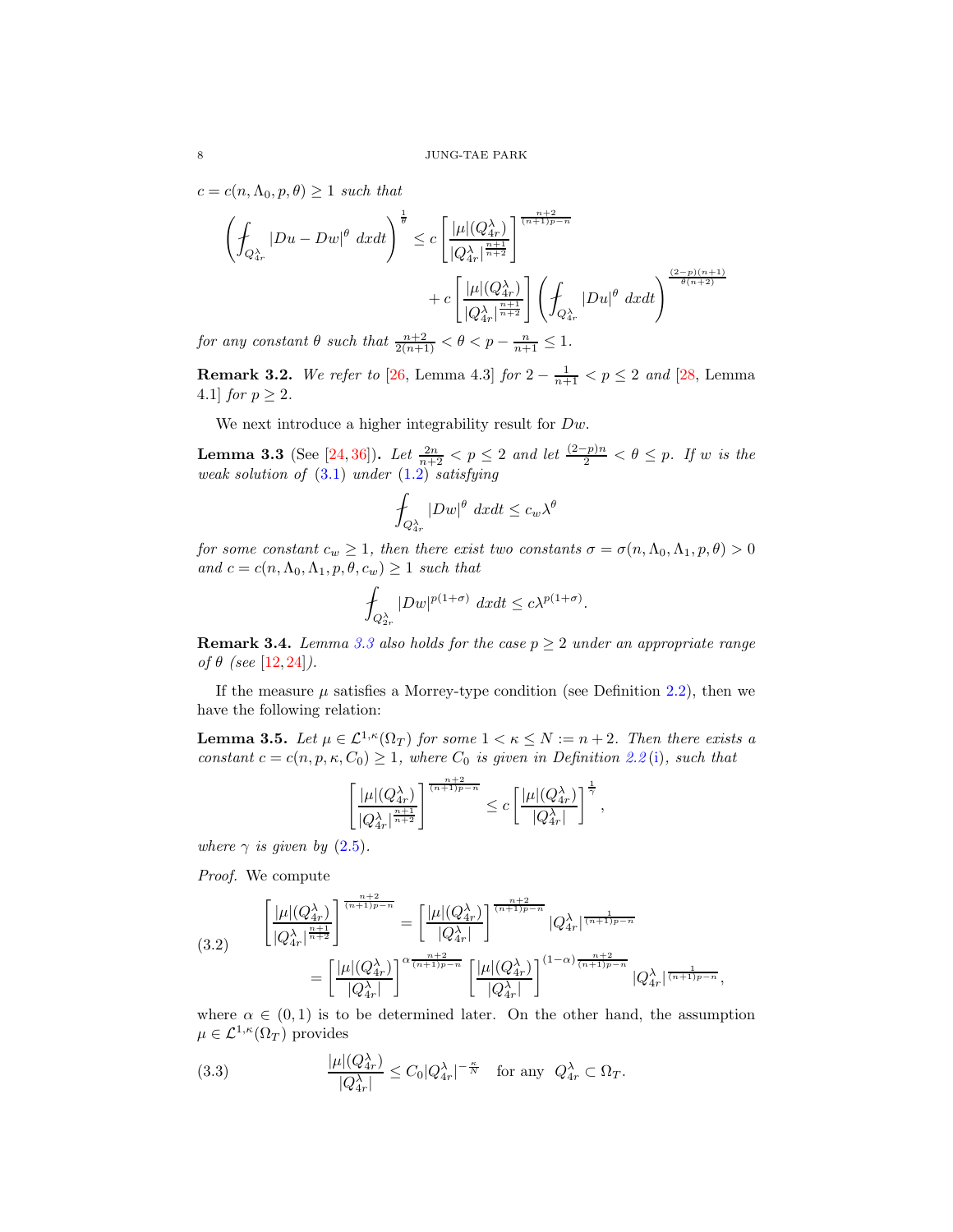Inserting  $(3.3)$  into the second term on the right-hand side of  $(3.2)$  yields

<span id="page-8-1"></span>
$$
(3.4) \qquad \left[\frac{|\mu|(Q_{4r}^{\lambda})}{|Q_{4r}^{\lambda}|^{\frac{n+1}{n+2}}}\right]^{\frac{n+2}{(n+1)p-n}} \leq \left[\frac{|\mu|(Q_{4r}^{\lambda})}{|Q_{4r}^{\lambda}|}\right]^{\alpha \frac{n+2}{(n+1)p-n}} C_0^{(1-\alpha)\frac{n+2}{(n+1)p-n}} |Q_{4r}^{\lambda}|^{\tilde{\alpha}},
$$

where  $\tilde{\alpha} := -\frac{\kappa(1-\alpha)}{(n+1)p-n} + \frac{1}{(n+1)p-n}$ . Here we fix  $\alpha \in (0,1)$  such that  $\tilde{\alpha} = 0$ ; i.e.,  $\alpha = \frac{\kappa - 1}{\kappa}$ . Such a choice of  $\alpha$  in [\(3.4\)](#page-8-1) gives

$$
\left[\frac{|\mu|(Q_{4r}^{\lambda})}{|Q_{4r}^{\lambda}|^{\frac{n+1}{n+2}}}\right]^{\frac{n+2}{(n+1)p-n}} \leq C_0^{\frac{n+2}{\kappa((n+1)p-n)}} \left[\frac{|\mu|(Q_{4r}^{\lambda})}{|Q_{4r}^{\lambda}|}\right]^{\frac{(\kappa-1)(n+2)}{\kappa((n+1)p-n)}},
$$

which completes the proof.  $\Box$ 

If the measure  $\mu$  admits a favorable decomposition, we obtain

<span id="page-8-0"></span>Lemma 3.6. *Assume that the measure* µ *has the following decomposition*

$$
\mu=\mu_1\otimes\mu_2.
$$

*(i)* Let  $r \in (0,1]$ . If  $\mu_1 \in \mathcal{L}^{1,\kappa_1}(\Omega)$  for  $1 \leq \kappa_1 \leq n$  and  $\mu_2 \in L^s(0,T)$  for  $s \in [N, \infty]$ , then there exists a constant  $c = c(n, p, \kappa_1, C_1, s, ||\mu_2||_{L^s(0,T)}) \geq 1$ , *where*  $C_1$  *is given in Definition* 2.2[\(ii\)](#page-4-7), such that

(3.5) 
$$
\left[\frac{|\mu|(Q^{\lambda}_{4r})}{|Q^{\lambda}_{4r}|^{\frac{n+1}{n+2}}}\right]^{\frac{n+2}{(n+1)p-n}} \leq c \left[\frac{|\mu_1|(B^{\lambda}_{4r})}{|B^{\lambda}_{4r}|}\right]^{\frac{1}{\gamma_1}},
$$

<span id="page-8-2"></span>*where*  $\gamma_1$  *is given in* [\(2.9\)](#page-5-2).

(*ii*) Let  $\lambda \geq 1$ *. If*  $\mu_1 \in L^{\tau}(\Omega)$  *for*  $\tau \in [N, \infty]$  *and*  $\mu_2 \in L^{1,\kappa_2}(0,T)$  *for*  $1 < \kappa_2 \leq 2$ *, then there exists a constant*  $c = c(n, p, \kappa_2, C_2, \tau, ||\mu_1||_{L^{\tau}(\Omega)}) \geq 1$ *, where*  $C_2$  *is given in Definition 2.2* [\(iii\)](#page-4-8)*, such that*

(3.6) 
$$
\left[\frac{|\mu|(Q_{4r}^{\lambda})}{|Q_{4r}^{\lambda}|^{\frac{n+1}{n+2}}}\right]^{\frac{n+2}{(n+1)p-n}} \leq c \left[\frac{|\mu_2|(I_{4r})}{|I_{4r}|}\right]^{\frac{1}{\gamma_2}},
$$

<span id="page-8-4"></span>*where*  $\gamma_2$  *is given in* [\(2.10\)](#page-5-3)*.* 

*Proof.* To derive  $(3.5)$ , our assumption implies

<span id="page-8-3"></span>(3.7) 
$$
\frac{|\mu_1|(B_{4r}^{\lambda})}{|B_{4r}^{\lambda}|} \le C_1 |B_{4r}^{\lambda}|^{-\frac{\kappa_1}{n}} \text{ and}
$$

$$
|\mu_2|(I_{4r}) := \int_{I_{4r}} |\mu_2| \ dx dt \le ||\mu_2||_{L^s(I_{4r})} |I_{4r}|^{1-\frac{1}{s}}.
$$

Then similar computations as in  $(3.2)$  and  $(3.4)$  applying  $(3.7)$  yield

<span id="page-8-5"></span>
$$
(3.8)\qquad \left[\frac{|\mu|(Q_{4r}^{\lambda})}{|Q_{4r}^{\lambda}|^{\frac{n+1}{N}}}\right]^{\frac{N}{(n+1)p-n}} \le c_1 \left[\frac{|\mu_1|(B_{4r}^{\lambda})}{|B_{4r}^{\lambda}|}\right]^{\alpha \frac{N}{(n+1)p-n}} \lambda^{\alpha_1} (4r)^{\alpha_2}
$$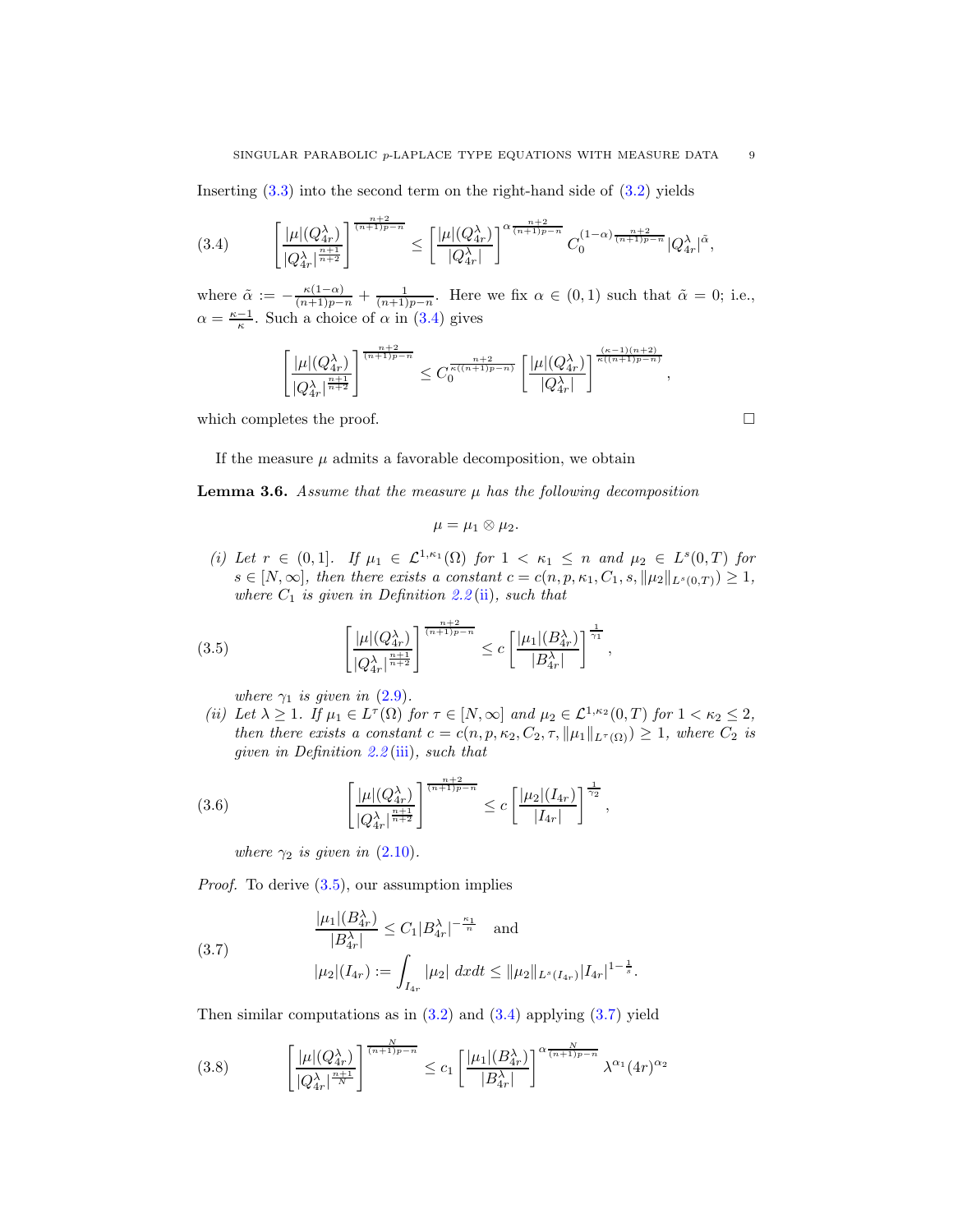for  $\alpha \in (0,1)$  to be determined later, where

$$
c_1 := \|\mu_2\|_{L^s(B_{4r}^{\lambda})}^{\frac{N}{(n+1)p-n}} C_1^{(1-\alpha)\frac{N}{(n+1)p-n}},
$$
  
\n
$$
\alpha_1 := \frac{n(p-2)}{2((n+1)p-n)} \left(1 - (1-\alpha)\kappa_1 \frac{N}{n}\right),
$$
  
\n
$$
\alpha_2 := \frac{N}{(n+1)p-n} \left(-\kappa_1(1-\alpha) - \frac{2}{s} + 1\right).
$$

Then we choose  $\alpha = 1 - \frac{n}{\kappa_1 N}$  such that  $\alpha_1 = 0$ , which determines  $\gamma_1$ ,

$$
\alpha_1 = 0 \iff \alpha = 1 - \frac{n}{\kappa_1 N} \iff \gamma_1 = \frac{\kappa_1((n+1)p - n)}{\kappa_1 N - n}.
$$

Then such choice of  $\alpha$  yields that  $\alpha_2 \geq 0$  for any  $s \in [N, \infty]$ ; hence,  $r^{\alpha_2} \leq 1$  for any  $r \in (0, 1]$ , which proves  $(3.5)$ .

To prove [\(3.6\)](#page-8-4), we deduce from the assumption that

$$
(3.9) \t |\mu_1|(B_{4r}^{\lambda}) \leq ||\mu_1||_{L^{\tau}(B_{4r}^{\lambda})}|B_{4r}^{\lambda}|^{1-\frac{1}{\tau}} \text{ and } \frac{|\mu_2|(I_{4r})}{|I_{4r}|} \leq C_2|I_{4r}|^{-\frac{\kappa_2}{2}}.
$$

According to calculations similar to  $(3.8)$  with  $(3.9)$ , we see

<span id="page-9-1"></span>
$$
\left[\frac{|\mu|(Q_{4r}^{\lambda})}{|Q_{4r}^{\lambda}|^{\frac{n+1}{N}}}\right]^{\frac{N}{(n+1)p-n}} \leq c_2 \left[\frac{|\mu_2|(I_{4r})}{|I_{4r}|}\right]^{\alpha \frac{N}{(n+1)p-n}} \lambda^{\alpha_3} (4r)^{\alpha_4}
$$

for  $\alpha \in (0,1)$  to be determined later, where

$$
c_2 := \|\mu_1\|_{L^{\tau}(B_{4r}^{\lambda})}^{\frac{N}{(n+1)p-n}} C_2^{(1-\alpha)\frac{N}{(n+1)p-n}},
$$
  
\n
$$
\alpha_3 := \frac{n(p-2)N}{2((n+1)p-n)} \left(\frac{1}{N} - \frac{1}{\tau}\right),
$$
  
\n
$$
\alpha_4 := \frac{N}{(n+1)p-n} \left(-\kappa_2(1-\alpha) + 1 - \frac{n}{\tau}\right).
$$

Then we fix  $\alpha \in (0,1)$  such that

$$
\alpha_4 = 0 \iff \alpha = 1 - \frac{1}{\kappa_2} \left( 1 - \frac{n}{\tau} \right) \iff \gamma_2 = \frac{\kappa_2 \tau ((n+1)p - n)}{(\tau (\kappa_2 - 1) + n) N}.
$$

Also for any  $\tau \in [N, \infty]$ , it holds  $\alpha_3 \leq 0$ ; hence,  $\lambda^{\alpha_3} \leq 1$  for any  $\lambda \geq 1$ , which proves  $(3.5)$ .

Combining all the previous results, we derive

<span id="page-9-0"></span>**Proposition 3.7.** Let  $\frac{2n}{n+1} < p \leq 2 - \frac{1}{n+1}$ , let  $0 < \delta < 1$ , and let  $\theta$  be a constant *such that* max  $\left\{\frac{n+2}{2(n+1)}, \frac{(2-p)n}{2}\right\}$  $\left\{\frac{-p}{2}\right\} < \theta < p - \frac{n}{n+1} \leq 1$ . If *u* and *w* are weak solutions *of* [\(2.4\)](#page-3-3) *and* [\(3.1\)](#page-6-3)*, respectively, satisfying* [\(1.2\)](#page-0-2)*,*  $\mu \in \mathcal{L}^{1,\kappa}(\Omega_T)$  *for some*  $1 < \kappa \leq N$ *,* 

$$
\int_{Q_{4r}^{\lambda}} |Du|^{\theta} dx dt \leq \lambda^{\theta} \quad and \quad \left[\frac{|\mu|(Q_{4r}^{\lambda})}{|Q_{4r}^{\lambda}|}\right]^{\frac{1}{\gamma}} \leq \delta \lambda,
$$

*then there are constants*  $\sigma = \sigma(n, \Lambda_0, \Lambda_1, p, \theta) > 0$  *and*  $c = c(n, \Lambda_0, \Lambda_1, p, \theta, \kappa, C_0) \ge$ 1 *such that*

$$
\oint_{Q_{4r}^{\lambda}} |Du - Dw|^{\theta} dx dt \leq c\delta^{\theta \frac{(n+1)p - n}{n+2}} \lambda^{\theta} \quad and \quad \oint_{Q_{2r}^{\lambda}} |Dw|^{p(1+\sigma)} dx dt \leq c\lambda^{p(1+\sigma)}.
$$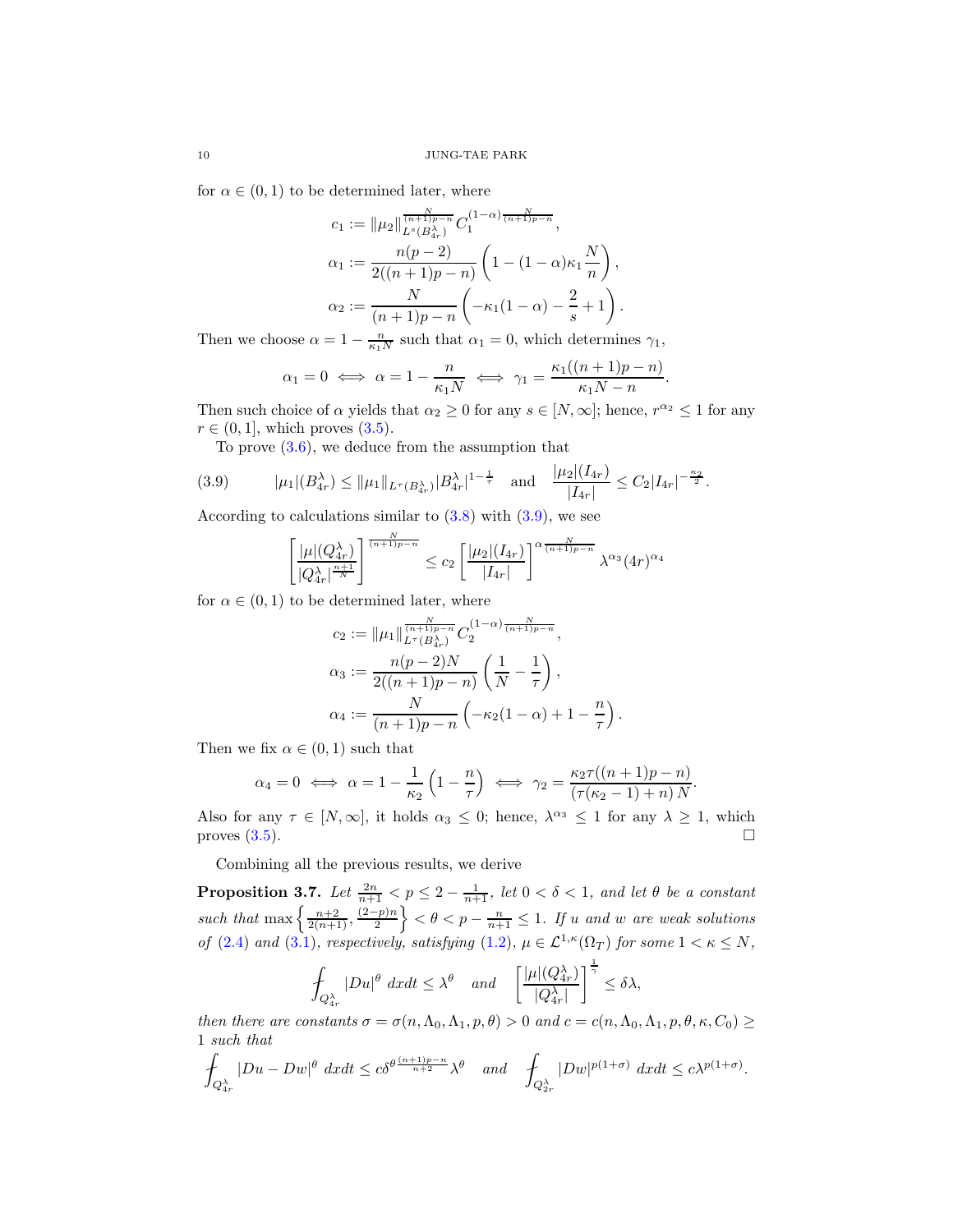To prove Theorem [2.9,](#page-6-4) we need a more comparison estimate as follows. Assume that the vector field a satisfies [\(2.11\)](#page-6-2) and a  $(\delta, R_0)$ -BMO condition for some  $R_0 > 4r$ and  $\delta \in (0,1)$ . We consider the unique weak solution v to the coefficient frozen problem

(3.10) 
$$
\begin{cases} v_t - \operatorname{div} \bar{\mathbf{a}}_{B_{2r}^{\lambda}}(Dv, t) = 0 & \text{in } Q_{2r}^{\lambda}, \\ v = w & \text{on } \partial_p Q_{2r}^{\lambda} \end{cases}
$$

where a freezing operator  $\bar{\mathbf{a}}_{B_{2r}^{\lambda}} = \bar{\mathbf{a}}_{B_{2r}^{\lambda}}(\xi, t) : \mathbb{R}^n \times (-4r^2, 4r^2) \to \mathbb{R}^n$  is given by

<span id="page-10-2"></span>
$$
\bar{\mathbf{a}}_{B_{2r}^{\lambda}}(\xi,t) := \int_{B_{2r}^{\lambda}} \mathbf{a}(\xi,x,t) \; dx.
$$

,

Then the operator  $\bar{\mathbf{a}}_{B_{2r}^{\lambda}}$  satisfies [\(2.11\)](#page-6-2).

Now we derive the following comparison result between  $(3.1)$  and  $(3.10)$ :

<span id="page-10-4"></span>**Lemma 3.8.** Let  $p > \frac{2n}{n+2}$ . Assume that the vector field **a** satisfies [\(2.11\)](#page-6-2) and a  $(\delta, R_0)$ -BMO condition for some  $R_0 > 4r$  and  $\delta \in (0,1)$ . If w and v are weak solu*tions of* [\(3.1\)](#page-6-3) *and* [\(3.10\)](#page-10-2)*, respectively, then there is a constant*  $c = c(n, \Lambda_0, \Lambda_1, p) \ge$ 1 *such that*

<span id="page-10-3"></span>
$$
(3.11) \qquad \qquad \int_{Q_{2r}^{\lambda}} |Dw - Dv|^p \ dx dt \leq c\delta^{\sigma_1} \lambda^p \quad \text{and} \quad ||Dv||_{L^{\infty}(Q_r^{\lambda})} \leq c\lambda,
$$

*where*  $\sigma_1 = \sigma_1(n, \Lambda_0, \Lambda_1, p) > 0$ .

*Proof.* The first estimate of [\(3.11\)](#page-10-3) follows from Lemma [3.3,](#page-7-0) [\(2.12\)](#page-6-5), and [\[10,](#page-16-12) Lemma 3.10]. For interior regularity results (see [\[13](#page-16-9)[–15\]](#page-16-13)), the second estimate of [\(3.11\)](#page-10-3)  $\Box$ holds.

Finally, we combine Lemmas [3.1,](#page-6-1) [3.3,](#page-7-0) [3.5](#page-7-3) and [3.8](#page-10-4) to obtain the following regularity estimate:

<span id="page-10-1"></span>**Proposition 3.9.** Let  $\frac{2n}{n+1} < p \leq 2 - \frac{1}{n+1}$  and let  $\theta$  be a constant such that  $\max\left\{\frac{n+2}{2(n+1)}, \frac{(2-p)n}{2}\right\}$  $\left\{\frac{-p}{2}\right\} < \theta < p - \frac{n}{n+1} \leq 1$ . Assume that the vector field **a** satisfies  $(2.11)$  *and a*  $(\delta, R_0)$ *-BMO condition for some*  $R_0 > 4r$  *and*  $\delta \in (0,1)$ *. If u*, *w and v are weak solutions of* [\(2.4\)](#page-3-3), [\(3.1\)](#page-6-3) *and* [\(3.10\)](#page-10-2)*, respectively, satisfying*  $\mu \in \mathcal{L}^{1,\kappa}(\Omega_T)$ *for some*  $1 < \kappa \leq N$ *,* 

$$
\int_{Q_{4r}^\lambda} |Du|^\theta \ dx dt \le \lambda^\theta \quad \text{and} \quad \left[ \frac{|\mu|(Q_{4r}^\lambda)}{|Q_{4r}^\lambda|} \right]^{\frac{1}{\gamma}} \le \delta \lambda,
$$

*then there exists a constant*  $c_0 = c_0(n, \Lambda_0, \Lambda_1, p, \theta, \kappa, C_0) \geq 1$  *such that* 

$$
\int_{Q_{2r}^{\lambda}} |Du - Dv|^{\theta} dx dt \le c_0 \delta^{\sigma_0} \lambda^{\theta} \quad and \quad ||Dv||_{L^{\infty}(Q_{r}^{\lambda})} \le c_0 \lambda,
$$

<span id="page-10-0"></span>*where*  $\sigma_0 = \sigma_0(n, \Lambda_0, \Lambda_1, p, \theta) > 0$ .

## 4. Proofs of main results

In this section, we derive Marcinkiewicz estimates (Theorems [2.4,](#page-4-1) [2.7](#page-5-1) and [2.9\)](#page-6-4) for spatial gradient of a renormalized solution  $u$  of the problem  $(2.3)$ . For this, we employ a so-called *stopping-time argument* introduced in [\[1\]](#page-16-3), to obtain decay estimates on the upper-level set of  $|Du|$ .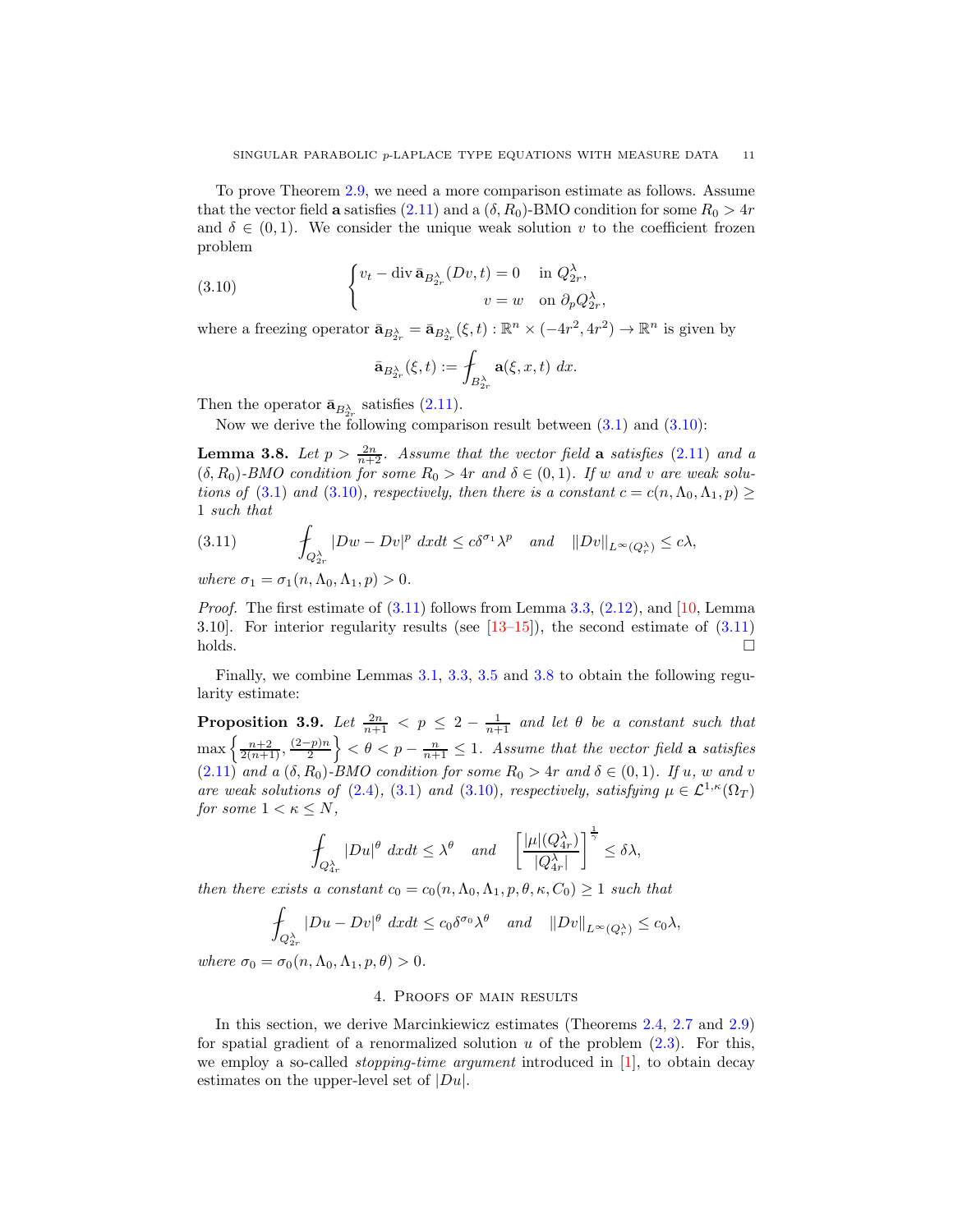# 12 JUNG-TAE PARK

We consider a renormalized solution u of  $(2.3)$ . We denote by  $u_k := T_k(u)$  $(k ∈ ℕ)$  the truncation of u and  $\mu_k ∈ L^{p'}(0,T;W^{-1,p'}(Ω))$  the corresponding measure given in [\(2.4\)](#page-3-3). We also denote by  $w_k$  and  $v_k$  the corresponding weak solutions of [\(3.1\)](#page-6-3) and [\(3.10\)](#page-10-2), respectively. We know that  $\mu_k = \mu_a^+ - \mu_a^- + \nu_k^+ - \nu_k^$ for  $k \in \mathbb{N}$ . Since  $\mu_a^{\pm} + \nu_k^{\pm} \to \mu_a^{\pm} + \mu_s^{\pm}$  tightly as  $k \to \infty$ , we have

<span id="page-11-4"></span>(4.1) 
$$
\limsup_{k \to \infty} |\mu_k|(K) \le |\mu|(K) \text{ for every compact subset } K \subset \Omega_T.
$$

Let  $\frac{2n}{n+1} < p \leq 2 - \frac{1}{n+1}$ , let  $\theta$  be a constant such that  $(2.6)$  holds, and take  $Q_{2R} \equiv Q_{2R}(y_0, \tau_0) \in \Omega_T$ . Assume that  $\mu \in \mathcal{L}^{1,\kappa}(\Omega_T)$  for some  $\kappa \in (1,N]$ , where  $N := n + 2$ . We consider a parameter  $\lambda_0$  to be defined, such that

<span id="page-11-0"></span>(4.2) 
$$
\lambda_0^{\frac{1}{d}} := \left( \int_{Q_{2R}} |Du|^{\theta} \, dxdt \right)^{\frac{1}{\theta}} + \frac{1}{\delta} \left[ \frac{|\mu|(Q_{2R})}{|Q_{2R}|} \right]^{\frac{1}{\gamma}} + 1,
$$

where the constant d is given by [\(2.8\)](#page-4-4) and  $\gamma$  is given by [\(2.5\)](#page-4-5). The number  $\delta \in (0,1)$ will be determined later as a universal constant depending only on n,  $\Lambda_0$ ,  $\Lambda_1$ , p,  $\theta$ ,  $\kappa$  and  $C_0$ .

# <span id="page-11-6"></span>4.1. Stopping-time arguments. For  $\Lambda > \lambda_0$  and  $r \in (0, 2R]$ , we define

$$
E(r, \Lambda) := \{ z \in Q_r : |Du(z)| > \Lambda \}.
$$

For fixed radii  $R \leq R_1 < R_2 \leq 2R$ , the relation  $Q_r^{\lambda}(z_0) \subset Q_{R_2} \subset Q_{2R}$  holds whenever  $z_0 \in Q_{R_1}, r \in (0, R_2 - R_1]$  and  $\lambda \in [\lambda_0, \infty)$ . Fix  $z_0 \in E(R_1, 4\lambda)$ . For almost every such point, Lebesgue's differentiation theorem implies

<span id="page-11-2"></span>
$$
(4.3)\quad \lim_{s\searrow 0}\left[\left(\oint_{Q_s^\lambda(z_0)}|Du|^\theta\ dxdt\right)^{\frac{1}{\theta}}+\frac{1}{\delta}\left[\frac{|\mu|\big(\big[Q_s^\lambda(z_0)\big]\big)}{|Q_s^\lambda(z_0)|}\right]^{\frac{1}{\gamma}}\right]\geq |Du(z_0)|>4\lambda,
$$

where the symbol  $\lfloor Q \rfloor$  denotes the parabolic closure of Q defined as  $\lfloor Q \rfloor := Q \cup \partial_p Q$ . We consider

<span id="page-11-5"></span>(4.4) 
$$
\lambda > B\lambda_0, \text{ where } B := \left(\frac{320R}{R_2 - R_1}\right)^{\frac{dN}{\theta}} > 1.
$$

For any radius s with

<span id="page-11-1"></span>(4.5) 
$$
\frac{R_2 - R_1}{160} \le s \le \frac{R_2 - R_1}{2},
$$

we see from  $(4.2)$ ,  $(4.5)$  and  $(2.8)$  that

<span id="page-11-3"></span>
$$
\begin{split}\n\left(\int_{Q_{s}^{\lambda}(z_{0})} |Du|^{\theta} dxdt\right)^{\frac{1}{\theta}} &+ \frac{1}{\delta} \left[\frac{|\mu|(\left[Q_{s}^{\lambda}(z_{0})\right])}{|Q_{s}^{\lambda}(z_{0})|}\right]^{\frac{1}{\gamma}} \\
&\leq \left(\frac{|Q_{2R}|}{|Q_{s}^{\lambda}|}\right)^{\frac{1}{\theta}} \left(\int_{Q_{2R}} |Du|^{\theta} dxdt\right)^{\frac{1}{\theta}} + \frac{1}{\delta} \left(\frac{|Q_{2R}|}{|Q_{s}^{\lambda}|}\right)^{\frac{1}{\gamma}} \left[\frac{|\mu|(Q_{2R})}{|Q_{2R}|}\right]^{\frac{1}{\gamma}} \\
&\leq \left(\frac{2R}{s}\right)^{\frac{N}{\theta}} \lambda^{\frac{(2-p)n}{2\theta}} \lambda_{0}^{\frac{1}{\theta}} \leq \left(\frac{320R}{R_{2}-R_{1}}\right)^{\frac{N}{\theta}} \lambda_{0}^{\frac{1}{\theta}} \lambda^{\frac{(2-p)n}{2\theta}} \\
&= (B\lambda_{0})^{\frac{1}{d}} \lambda^{\frac{(2-p)n}{2\theta}} < \lambda < 4\lambda,\n\end{split}
$$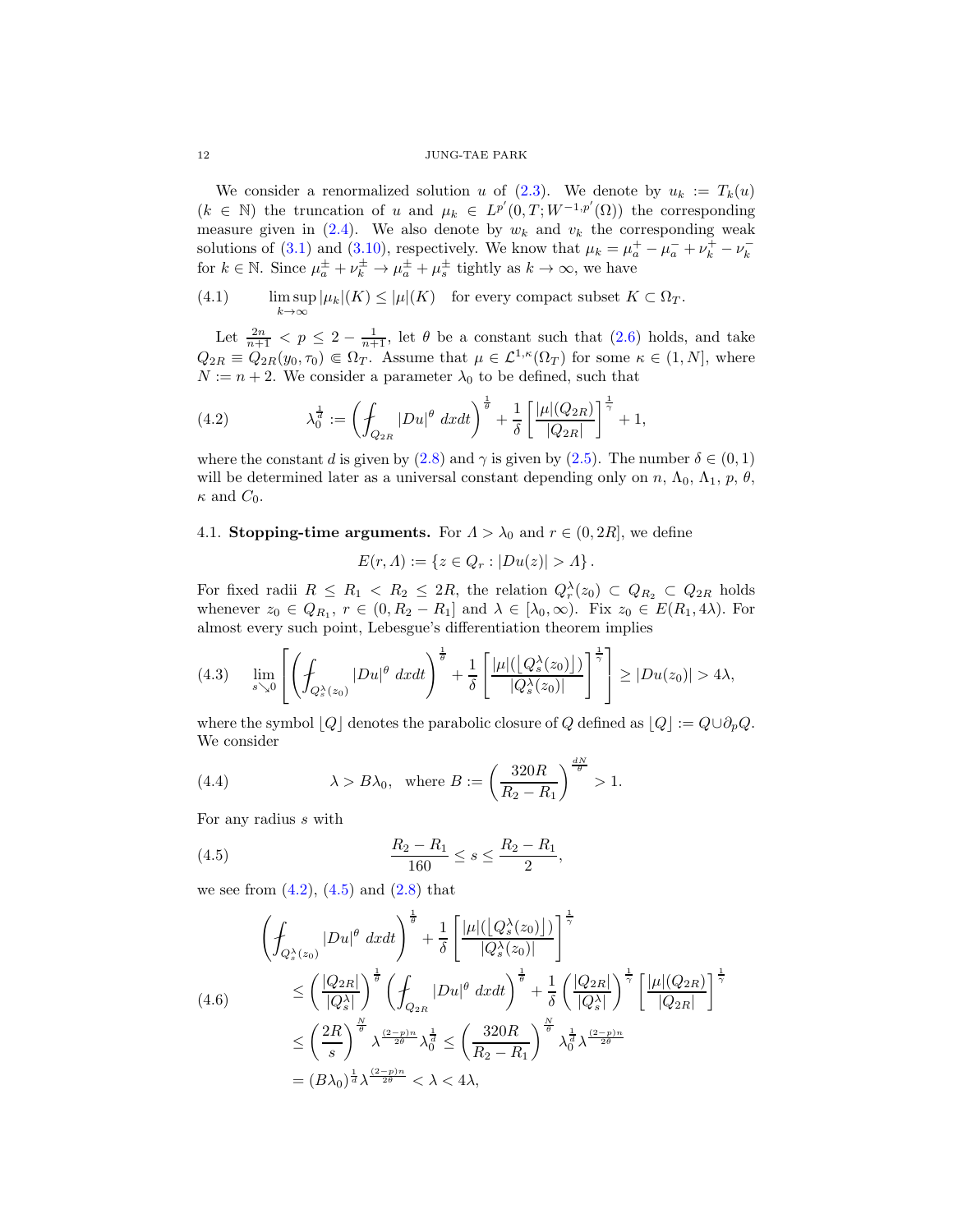where we used the inequality  $\theta < \gamma$ , see [\(2.6\)](#page-4-3) and Remark 2.5 [\(i\)](#page-5-0). According to [\(4.3\)](#page-11-2), [\(4.6\)](#page-11-3) and the (absolute) continuity of the integral and the measure, there exists a maximal radius  $r_{z_0} \in \left(0, \frac{R_2 - R_1}{160}\right)$  such that

<span id="page-12-1"></span>
$$
(4.7)\qquad \qquad \left(\int_{Q^{\lambda}_{r_{z_0}}(z_0)}|Du|^{\theta}\ dxdt\right)^{\frac{1}{\theta}}+\frac{1}{\delta}\left[\frac{|\mu|(\left\lfloor Q^{\lambda}_{r_{z_0}}(z_0)\right\rfloor)}{|Q^{\lambda}_{r_{z_0}}(z_0)|}\right]^{\frac{1}{\gamma}}=4\lambda
$$

and (4.8)

<span id="page-12-2"></span>
$$
\left(\oint_{Q_{\delta}^{\lambda}(z_0)} |Du|^{\theta} dxdt\right)^{\frac{1}{\theta}} + \frac{1}{\delta} \left[\frac{|\mu|(\left[Q_{\delta}^{\lambda}(z_0)\right])}{|Q_{\delta}^{\lambda}(z_0)|}\right]^{\frac{1}{\gamma}} < 4\lambda \text{ for any } s \in \left(r_{z_0}, \frac{R_2 - R_1}{2}\right].
$$

<span id="page-12-0"></span>4.2. Decay estimates. The goal of this subsection is to derive a decay estimate on a upper-level set of  $|Du|$ , see [\(4.22\)](#page-14-1) below. Let  $z_0 \in E(R_1, 4\lambda)$ , let  $r_{z_0} \in (0, \frac{R_2 - R_1}{160})$ be a maximal radius as in [\(4.7\)](#page-12-1). For  $\lambda > B\lambda_0$ , the upper-level set  $E(R_1, 4\lambda)$  can be covered by a family  $\mathcal{F} \equiv \left\{ Q_{4r_{z_0}}^{\lambda}(z_0) \right\}$ . By the standard Vitali covering  $z_0 \in E(R_1, 4\lambda)$ . lemma (see e.g. [\[7,](#page-16-11) Theorem C.1] or [\[19,](#page-17-22) Theorem 1.24]), there exists a countable subfamily  $\left\{ Q_{4r_{z_{i}} }^{\lambda}(z_{i})\right\}$  $\subseteq$  F consisting of pairwise disjoint cylinders such that

$$
E(R_1, 4\lambda) \setminus \mathcal{N} \subset \bigcup_{i=1}^{\infty} Q_{20r_{z_i}}^{\lambda}(z_i) \subset Q_{R_2},
$$

where  $\mathcal N$  is a Lebesgue-zero set with  $|\mathcal N|=0$ . For simplicity, we denote

<span id="page-12-4"></span>
$$
Q_i^0 := Q_{r_{z_i}}^{\lambda}(z_i), \ Q_i^1 := Q_{4r_{z_i}}^{\lambda}(z_i), \ Q_i^2 := Q_{20r_{z_i}}^{\lambda}(z_i),
$$
  

$$
Q_i^3 := Q_{40r_{z_i}}^{\lambda}(z_i), \text{ and } Q_i^4 := Q_{80r_{z_i}}^{\lambda}(z_i).
$$

Note that since  $160r_{z_i} < R_2 - R_1 \leq R$ , we have  $Q_i^4 \subset Q_{R_2} \subset Q_{2R}$ . We now fix  $H \geq 4$  to be chosen later and we estimate

(4.9) 
$$
|E(R_1, H\lambda)| \leq \sum_{i=1}^{\infty} |Q_i^2 \cap E(R_2, H\lambda)|.
$$

We first split into

<span id="page-12-3"></span>
$$
|Q_i^2 \cap E(R_2, H\lambda)| = |\{z \in Q_i^2 : |Du| > H\lambda\}|
$$
  
\n
$$
\leq |\{z \in Q_i^2 : |Du - Du_k| > \frac{H\lambda}{3}\}|
$$
  
\n
$$
+ |\{z \in Q_i^2 : |Du_k - Dw_{k,i}| > \frac{H\lambda}{3}\}|
$$
  
\n
$$
+ |\{z \in Q_i^2 : |Dw_{k,i}| > \frac{H\lambda}{3}\}|
$$
  
\n
$$
=: I_1 + I_2 + I_3,
$$

where  $w_{k,i}$  is the weak solution of the Cauchy-Dirichlet problem

<span id="page-12-5"></span>(4.11) 
$$
\begin{cases} \partial_t w_{k,i} - \operatorname{div} \mathbf{a}(Dw_{k,i}, x, t) = 0 & \text{in } Q_i^4, \\ w_{k,i} = u_k & \text{on } \partial_p Q_i^4. \end{cases}
$$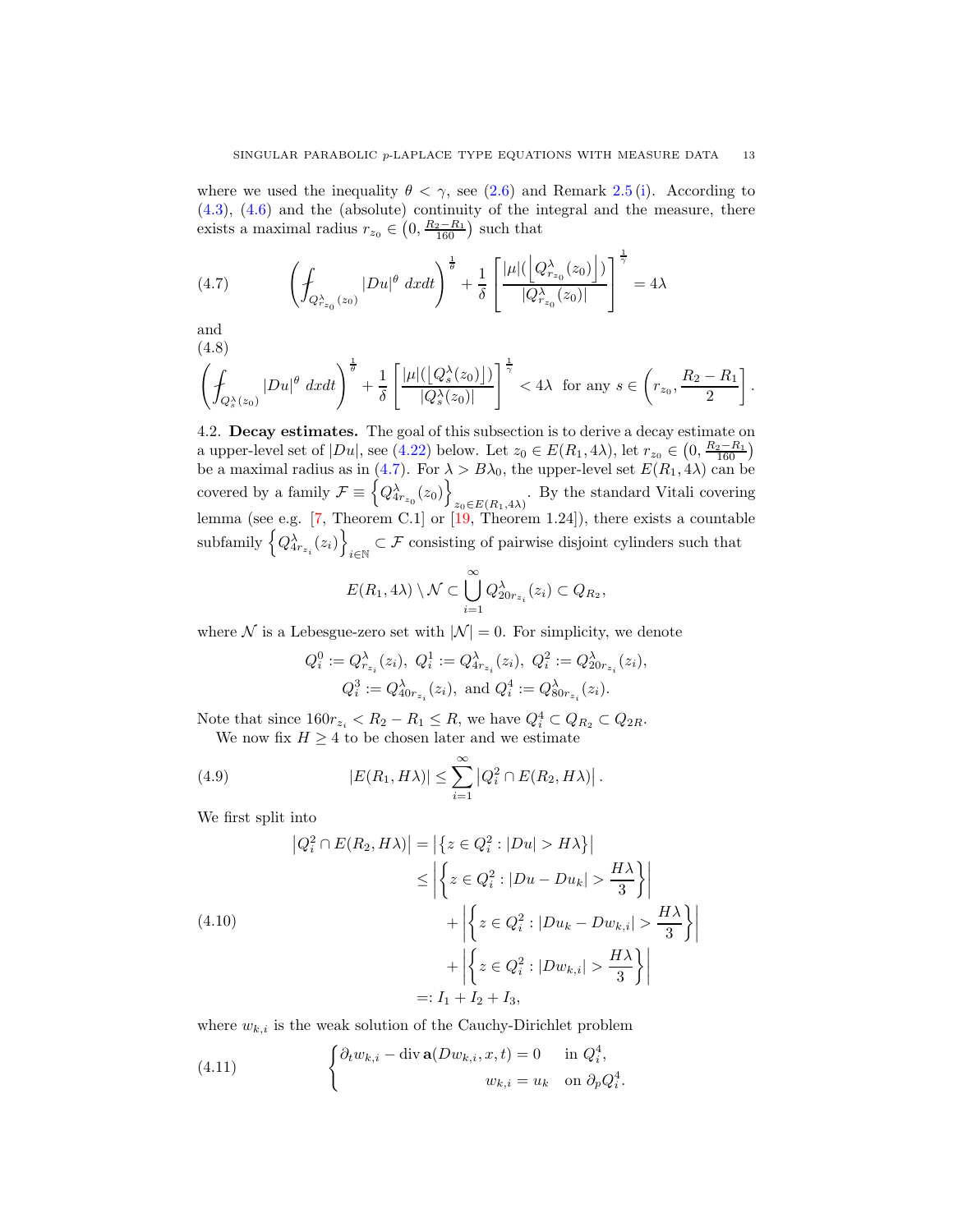From the absolute continuity of the Lebesgue integral and  $(4.8)$ , for each  $\varepsilon \in (0,1)$ we have

<span id="page-13-0"></span>(4.12) 
$$
I_1 \leq \frac{3^{\theta} |Q_i^2|}{(H\lambda)^{\theta}} \int_{Q_i^2} |Du - Du_k|^{\theta} dx dt = \frac{3^{\theta} |Q_i^2|}{(H\lambda)^{\theta}} \int_{Q_i^2} \chi_{\{|Du| > k\}} |Du|^{\theta} dx dt
$$
  

$$
\leq \frac{c\varepsilon}{H^{\theta}} |Q_i^2|
$$

for k large enough. Moreover, applying Proposition [3.7](#page-9-0) with  $r = 20r_{z_i}$  and using  $(4.1)$  and  $(4.8)$ , we deduce

(4.13) 
$$
I_2 \leq \frac{3^{\theta}}{(H\lambda)^{\theta}} \int_{Q_i^2} |Du_k - Dw_{k,i}|^{\theta} dx dt \leq \frac{c\delta^{\theta \frac{(n+1)p - n}{n+2}}}{H^{\theta}} |Q_i^2|
$$

and

<span id="page-13-1"></span>(4.14) 
$$
I_3 \le \left(\frac{3}{H\lambda}\right)^{p(1+\sigma)} \int_{Q_i^2} |Dw_{k,i}|^{p(1+\sigma)} dx dt \le \frac{c}{H^{p(1+\sigma)}} |Q_i^2|
$$

for some constants  $c = c(n, \Lambda_0, \Lambda_1, p, \theta, \kappa, C_0) \geq 1$ . Plugging  $(4.12)$ – $(4.14)$  into  $(4.10)$ , we obtain

<span id="page-13-6"></span>(4.15) 
$$
\left|Q_i^2 \cap E(R_2, H\lambda)\right| \leq \left(\frac{c\varepsilon}{H^{\theta}} + \frac{c\delta^{\theta \frac{(n+1)p - n}{n+2}}}{H^{\theta}} + \frac{c}{H^{p(1+\sigma)}}\right) |Q_i^2|.
$$

Now we will estimate  $|Q_i^2|$ . Recalling [\(4.7\)](#page-12-1), we have then either

<span id="page-13-2"></span>(4.16) 
$$
2\lambda \le \left(\frac{1}{\log_i} |Du|^{\theta} \, dxdt\right)^{\frac{1}{\theta}} \quad \text{or} \quad 2\lambda \le \frac{1}{\delta} \left[\frac{|\mu|(\lfloor Q_i^0 \rfloor)}{|Q_i^0|}\right]^{\frac{1}{\gamma}}
$$

We assume that the first case of [\(4.16\)](#page-13-2) holds. Then it follows

<span id="page-13-3"></span>
$$
(2^{\theta} - 1)\lambda^{\theta} \le \frac{1}{|Q_i^0|} \int_{Q_i^0 \cap \{|Du| > \lambda\}} |Du|^{\theta} dx dt
$$
  

$$
\le \left(\int_{Q_i^0} |Du|^{\tilde{\theta}} dx dt\right)^{\frac{\theta}{\theta}} \left(\frac{|Q_i^0 \cap \{|Du| > \lambda\}|}{|Q_i^0|}\right)^{1-\frac{\theta}{\theta}}
$$

for any  $\tilde{\theta} \in (\theta, p - \frac{n}{n+1})$ . Applying Proposition [3.7](#page-9-0) with  $\tilde{\theta}$  instead of  $\theta$  and utilizing  $(4.1)$  and  $(4.8)$ , we deduce

.

$$
\oint_{Q_i^0} |Du|^{\tilde{\theta}} dx dt \le \oint_{Q_i^0} |Du - Du_k|^{\tilde{\theta}} dx dt + \oint_{Q_i^0} |Du_k - Dw_{k,i}|^{\tilde{\theta}} dx dt
$$
  
+ 
$$
\oint_{Q_i^0} |Dw_{k,i}|^{\tilde{\theta}} dx dt
$$
  

$$
\le c\lambda^{\tilde{\theta}}.
$$

Inserting this estimate into [\(4.17\)](#page-13-3), we obtain

<span id="page-13-4"></span>(4.18)  $|Q_i^0| \le c |Q_i^0 \cap \{|Du| > \lambda\}$ .

If the second case of  $(4.16)$  holds, then we see

<span id="page-13-5"></span>
$$
(4.19) \t |Q_i^0| \le \frac{|\mu|(\lfloor Q_i^0 \rfloor)}{(2\delta\lambda)^\gamma}.
$$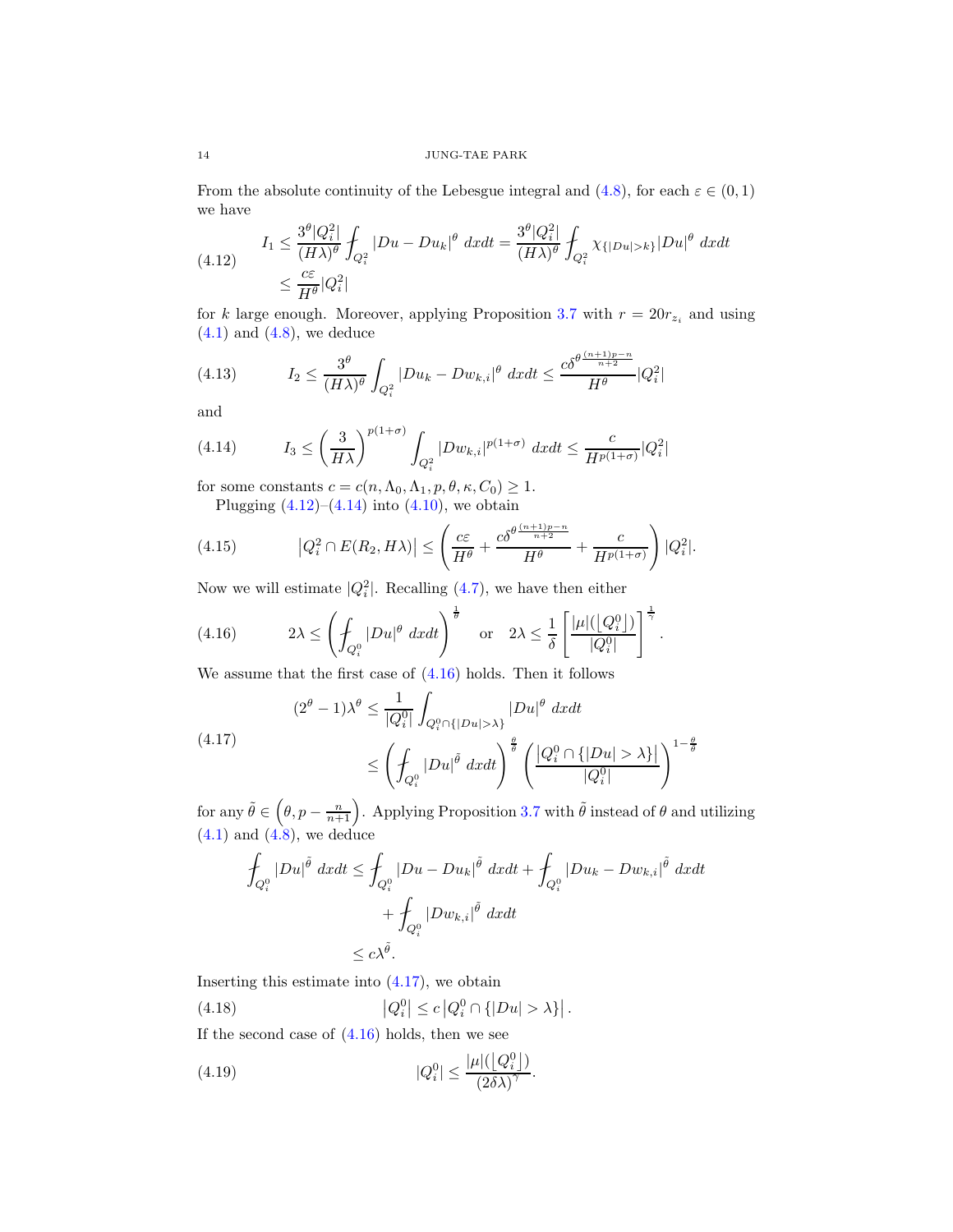Assertions [\(4.18\)](#page-13-4) and [\(4.19\)](#page-13-5) yield

<span id="page-14-2"></span>(4.20) 
$$
|Q_i^2| = 20^N |Q_i^0| \le c |Q_i^1 \cap E(R_2, \lambda)| + \frac{c|\mu|(\lfloor Q_i^0 \rfloor)}{(\delta \lambda)^\gamma}.
$$

We combine  $(4.15)$  and  $(4.20)$  to obtain (4.21)  $(n+1)$ 

<span id="page-14-3"></span>
$$
\left|Q_i^2 \cap E(R_2, H\lambda)\right| \leq \left(\frac{c\varepsilon}{H^{\theta}} + \frac{c\delta^{\theta \frac{(n+1)p-n}{n+2}}}{H^{\theta}} + \frac{c}{H^{p(1+\sigma)}}\right) \left|Q_i^1 \cap E(R_2, \lambda)\right| + \frac{c|\mu|(Q_i^1)}{(\delta\lambda)^{\gamma}}.
$$

Since the cylinders  ${Q_i^1}$  are pairwise disjoint, we have from  $(4.9)$  and  $(4.21)$ that

<span id="page-14-1"></span>
$$
(4.22) \quad |E(R_1, H\lambda)| \le \left(\frac{c\varepsilon}{H^{\theta}} + \frac{c\delta^{\theta \frac{(n+1)p - n}{n+2}}}{H^{\theta}} + \frac{c}{H^{p(1+\sigma)}}\right)|E(R_2, \lambda)| + \frac{c|\mu|(Q_{2R})}{(\delta\lambda)^{\gamma}}
$$

for some constant  $c = c(n, \Lambda_0, \Lambda_1, p, \theta, \kappa, C_0) \geq 1$ .

<span id="page-14-0"></span>4.3. Marcinkiewicz estimates. Before Theorems [2.4,](#page-4-1) [2.7](#page-5-1) and [2.9,](#page-6-4) we introduce the following technique lemma:

<span id="page-14-6"></span>**Lemma 4.1** (See [\[21,](#page-17-23) Lemma 6.1]). Let  $\phi : [r, \rho] \to \mathbb{R}_{\geq 0}$  be a nonnegative bounded *function. Assume that for*  $r \le t < s \le \rho$  *we have* 

$$
\phi(t) \le \vartheta \phi(s) + A(s-t)^{-\beta} + C
$$

*with*  $0 \le \vartheta < 1$ ,  $A, C \ge 0$ , and  $\beta > 0$ . Then there holds

$$
\phi(r) \leq c(\beta,\vartheta) \left[ A(\rho - r)^{-\beta} + C \right].
$$

Now we prove Theorems [2.4,](#page-4-1) [2.7](#page-5-1) and [2.9.](#page-6-4)

*Proof of Theorem [2.4.](#page-4-1)* For  $r \in (0, 2R]$ , we define the upper-level set

$$
E_l(r,\lambda) := \{ z \in Q_r : T_l(|Du|) > \lambda \},\
$$

where  $T_l$  is the truncation operator  $(2.1)$ . Then it follows from  $(4.22)$  that

<span id="page-14-4"></span>
$$
(4.23) \quad |E_l(R_1, H\lambda)| \leq \left(\frac{c\varepsilon}{H^{\theta}} + \frac{c\delta^{\theta \frac{(n+1)p-n}{n+2}}}{H^{\theta}} + \frac{c}{H^{p(1+\sigma)}}\right)|E_l(R_2, \lambda)| + \frac{c|\mu|(Q_{2R})}{(\delta\lambda)^{\gamma}}
$$

whenever  $l > H\lambda$ . Multiplying [\(4.23\)](#page-14-4) by  $(H\lambda)^\gamma$ , we have

$$
(H\lambda)^{\gamma} |E_l(R_1, H\lambda)| \leq \left(\frac{c\varepsilon}{H^{\theta-\gamma}} + \frac{c\delta^{\theta\frac{(n+1)p-n}{n+2}}}{H^{\theta-\gamma}} + \frac{c}{H^{p(1+\sigma)-\gamma}}\right)\lambda^{\gamma} |E_l(R_2, \lambda)| + \frac{cH^{\gamma}}{\delta^{\gamma}}|\mu|(Q_{2R})
$$

for some constant  $c = c(n, \Lambda_0, \Lambda_1, p, \theta, \kappa, C_0) \geq 1$ . First choose H sufficiently large such that

(4.24) 
$$
\frac{c}{H^{p(1+\sigma)-\gamma}} \leq \frac{1}{4} \quad \text{and} \quad H \geq 4,
$$

and then choose  $\varepsilon$  and  $\delta$  sufficiently small such that

<span id="page-14-5"></span>
$$
\frac{c\varepsilon}{H^{\theta-\gamma}}\leq \frac{1}{4}\quad \text{and}\quad \frac{c\delta^{\theta\frac{(n+1)p-n}{n+2}}}{H^{\theta-\gamma}}\leq \frac{1}{4}.
$$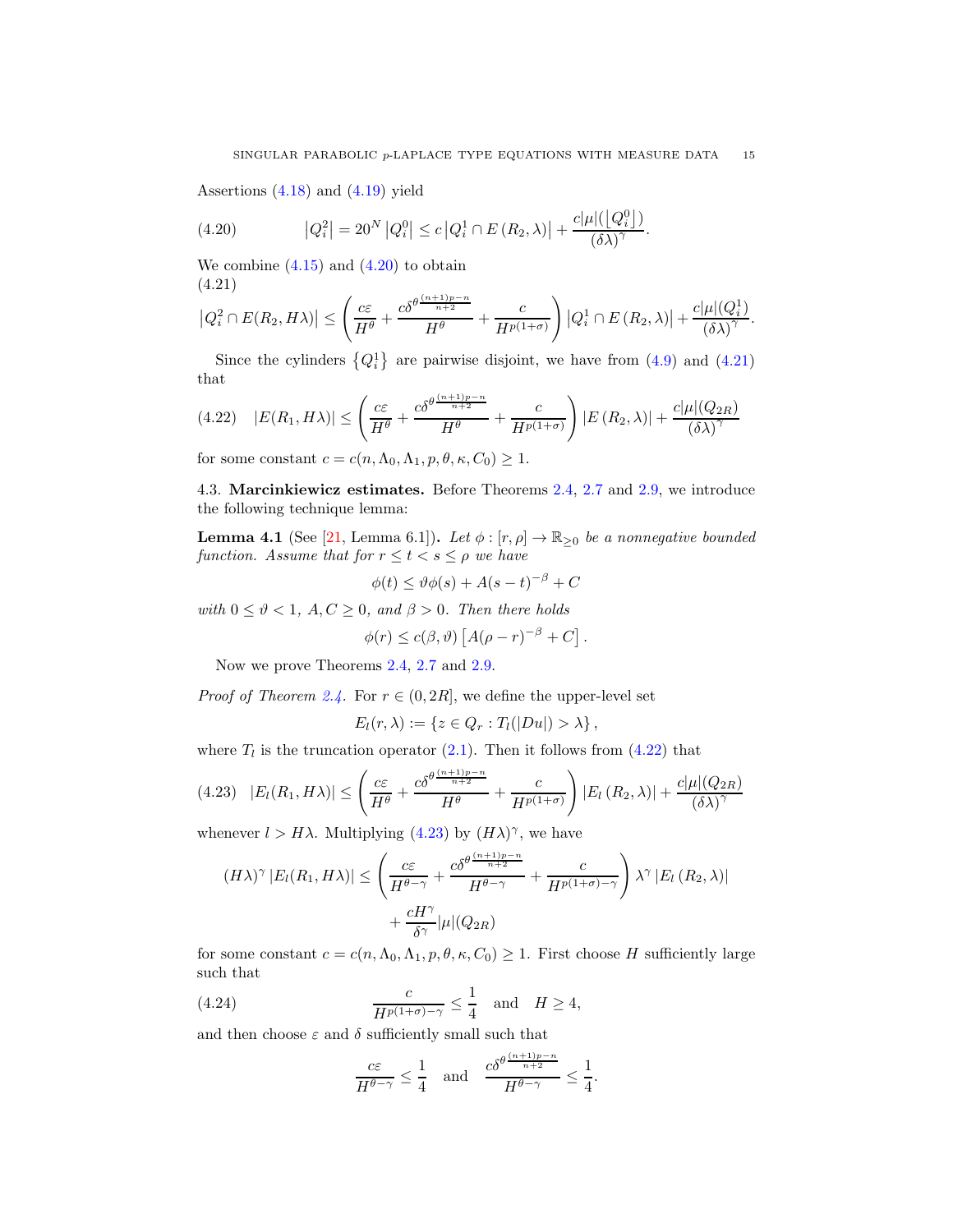From [\(4.24\)](#page-14-5),  $\gamma$  have to be chosen such that  $\gamma < p(1 + \sigma)$ . Thus, we choose the critical value  $\kappa_c$  such that  $\gamma = p(1 + \sigma)$ ; that is,  $\frac{\kappa_c((n+1)p-n)}{(\kappa_c-1)(n+2)} = p(1 + \sigma)$ . Taking the supremum with respect to  $\lambda > B\lambda_0$ , we obtain

$$
\sup_{\lambda > HB\lambda_0} \lambda^{\gamma} |E_l(R_1, \lambda)| \leq \frac{3}{4} \sup_{\lambda >B\lambda_0} \lambda^{\gamma} |E_l(R_2, \lambda)| + c|\mu|(Q_{2R}),
$$

whenever  $l > H\lambda$ . Recalling [\(2.2\)](#page-2-0), we see from [\(4.4\)](#page-11-5) that

$$
||T_l(|Du|)||^{\gamma}_{\mathcal{M}^{\gamma}(Q_{R_1})} \leq \frac{3}{4} ||T_l(|Du|)||^{\gamma}_{\mathcal{M}^{\gamma}(Q_{R_2})} + c|\mu|(Q_{2R}) + (HB\lambda_0)^{\gamma}|Q_{R_1}|
$$
  

$$
\leq \frac{3}{4} ||T_l(|Du|)||^{\gamma}_{\mathcal{M}^{\gamma}(Q_{R_2})} + c|\mu|(Q_{2R}) + c\lambda_0^{\gamma} \left(\frac{R}{R_2 - R_1}\right)^{\frac{\gamma dN}{\theta}} R^N
$$

for all  $R \le R_1 < R_2 \le 2R$ . Applying Lemma [4.1](#page-14-6) and letting  $l \to \infty$ , we discover  $||Du||^{\gamma}_{\mathcal{M}^{\gamma}(Q_R)} \leq c|\mu|(Q_{2R}) + c\lambda_0^{\gamma}R^N$ 

$$
\leq cR^N \frac{|\mu|(Q_{2R})}{|Q_{2R}|} + cR^N + cR^N \left( \int_{Q_{2R}} |Du|^{\theta} dxdt \right)^{\frac{d\gamma}{\theta}}
$$

$$
+ cR^N \left[ \frac{|\mu|(Q_{2R})}{|Q_{2R}|} \right]^d,
$$

which completes the proof.  $\Box$ 

*Proof of Theorem [2.7.](#page-5-1)* In view of Lemma [3.6,](#page-8-0) we replace, in Sections [4.1](#page-11-6)[–4.2,](#page-12-0) (4.25)

<span id="page-15-0"></span>
$$
\left[\frac{|\mu|(Q_{2R})}{|Q_{2R}|}\right]^{\frac{1}{\gamma}} \text{ by } \begin{cases} \left[\frac{|\mu_1|(B_{2R})}{|B_{2R}|}\right]^{\frac{1}{\gamma_1}} \text{ if the assumption of Theorem 2.7 (i) holds,} \\ \left[\frac{|\mu_2|(I_{2R})}{|I_{2R}|}\right]^{\frac{1}{\gamma_2}} \text{ if the assumption of Theorem 2.7 (ii) holds,} \end{cases}
$$

and (4.26)

<span id="page-15-1"></span>
$$
\left[\frac{|\mu|(Q_r^{\lambda}(z_0))}{|Q_r^{\lambda}(z_0)|}\right]^{\frac{1}{\gamma}} \text{ by } \begin{cases} \left[\frac{|\mu_1|(B_r^{\lambda}(x_0))}{|B_r^{\lambda}(x_0)|}\right]^{\frac{1}{\gamma_1}}\\ \left[\frac{|\mu_2|(I_r(t_0))}{|I_r(t_0)|}\right]^{\frac{1}{\gamma_2}} \text{ if the assumption of Theorem 2.7 (ii) holds.} \end{cases}
$$

Proceeding as in Sections [4.1](#page-11-6)[–4.2](#page-12-0) and the *proof of Theorem [2.4](#page-4-1)* above with [\(4.25\)](#page-15-0) and  $(4.26)$ , we can obtain Theorem [2.7.](#page-5-1)

*Proof of Theorem [2.9.](#page-6-4)* We proceed as in Section [4.](#page-10-0) We only mention the parts that change in Section [4.](#page-10-0) We choose  $H \ge \max\{4, 3c_0\}$ , where the constant  $c_0$  is given by Proposition  $3.9$ . Instead of  $(4.10)$ , we split into

$$
\begin{aligned} \left| Q_i^2 \cap E(R_2, H\lambda) \right| &= \left| \left\{ z \in Q_i^2 : |Du| > H\lambda \right\} \right| \\ &\le \left| \left\{ z \in Q_i^2 : |Du - Du_k| > \frac{H\lambda}{3} \right\} \right| \\ &\quad + \left| \left\{ z \in Q_i^2 : |Du_k - Dv_{k,i}| > \frac{H\lambda}{3} \right\} \right| \\ &\quad + \left| \left\{ z \in Q_i^2 : |Dv_{k,i}| > \frac{H\lambda}{3} \right\} \right| \\ &\equiv: J_1 + J_2 + J_3, \end{aligned}
$$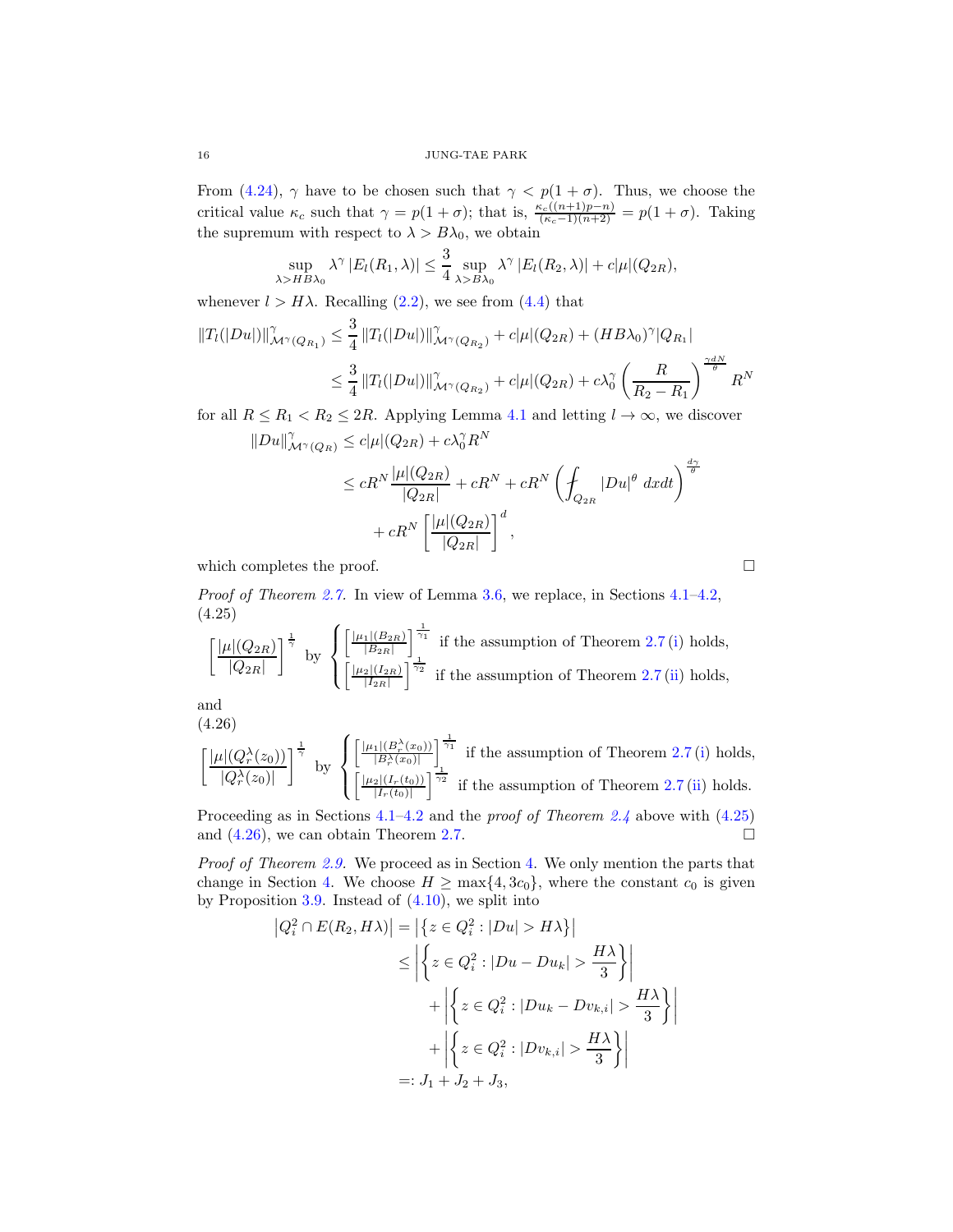where  $v_{k,i}$  is the weak solution of the Cauchy-Dirichlet problem

$$
\begin{cases} \partial_t v_{k,i} - \operatorname{div} \bar{\mathbf{a}}_{B_{40r_{z_i}}} (D v_{k,i}, t) = 0 & \text{in } Q_i^3, \\ v_{k,i} = w_{k,i} & \text{on } \partial_p Q_i^3. \end{cases}
$$

Here  $w_{k,i}$  is the weak solution of [\(4.11\)](#page-12-5). Then we see from Proposition [3.9](#page-10-1) and the choice of H that  $J_3 = 0$ . Also, we can estimate  $J_1$  and  $J_2$  similar to the estimates of  $I_1$  and  $I_2$  in Section [4.2.](#page-12-0) Performing the rest of Section [4.2,](#page-12-0) we obtain, instead of [\(4.22\)](#page-14-1), the following decay estimate

<span id="page-16-14"></span>(4.27) 
$$
|E(R_1, H\lambda)| \leq \left(\frac{c\varepsilon}{H^{\theta}} + \frac{c\delta^{\sigma_0}}{H^{\theta}}\right)|E(R_2, \lambda)| + \frac{c|\mu|(Q_{2R})}{(\delta\lambda)^{\gamma}},
$$

where  $\sigma_0 = \sigma_0(n, \Lambda_0, \Lambda_1, p, \theta) > 0$ . Proceeding as in the *proof of Theorem [2.4](#page-4-1)* above with [\(4.27\)](#page-16-14), we deduce Theorem [2.9.](#page-6-4) We remark that we obtain Theorem [2.9](#page-6-4) without [\(4.24\)](#page-14-5); that is,  $\gamma < \infty$ .

# Acknowledgments

The author thanks Pilsoo Shin for helpful comments on an earlier draft of this paper.

## **REFERENCES**

- <span id="page-16-3"></span>[1] E. Acerbi and G. Mingione, Gradient estimates for a class of parabolic systems, Duke Math. J. 136 (2007), no. 2, 285–320.
- <span id="page-16-10"></span>[2] B. Avelin, T. Kuusi, and M. Parviainen, Variational parabolic capacity, Discrete Contin. Dyn. Syst. 35 (2015), no. 12, 5665–5688.
- <span id="page-16-1"></span>[3] P. Baroni, Marcinkiewicz estimates for degenerate parabolic equations with measure data, J. Funct. Anal. 267 (2014), no. 9, 3397–3426.
- <span id="page-16-4"></span>[4]  $\Box$ , Nonlinear parabolic equations with Morrey data, Riv. Math. Univ. Parma (N.S.) 5 (2014), no. 1, 65–92.
- <span id="page-16-0"></span> $\Box$ , Singular parabolic equations, measures satisfying density conditions, and gradient integrability, Nonlinear Anal.  $153$  (2017), 89-116.
- <span id="page-16-5"></span>[6] P. Baroni and J. Habermann, Calderón-Zygmund estimates for parabolic measure data equations, J. Differential Equations 252 (2012), no. 1, 412–447.
- <span id="page-16-11"></span>[7] V. Bögelein, Regularity results for weak and very weak solutions of higher order parabolic systems, Ph.D. Thesis, 2007.
- <span id="page-16-2"></span>[8] T. A. Bui and X. T. Duong, Global Marcinkiewicz estimates for nonlinear parabolic equations with nonsmooth coefficients, Ann. Sc. Norm. Super. Pisa Cl. Sci. (5) 18 (2018), no. 3, 881– 916.
- <span id="page-16-6"></span>[9] S.-S. Byun, N. Cho, and K. Song, Optimal fractional differentiability for nonlinear parabolic measure data problems, Appl. Math. Lett. 112 (2021), 106816, 10 pp.
- <span id="page-16-12"></span>[10] S.-S. Byun, J. Ok, and S. Ryu, Global gradient estimates for general nonlinear parabolic equations in nonsmooth domains, J. Differential Equations  $254$  (2013), no. 11, 4290–4326.
- <span id="page-16-7"></span>[11] S.-S. Byun and J.-T. Park, Global weighted Orlicz estimates for parabolic measure data problems: application to estimates in variable exponent spaces, J. Math. Anal. Appl. 467 (2018), no. 2, 1194–1207.
- <span id="page-16-8"></span>[12] S.-S. Byun, J.-T. Park, and P. Shin, *Global regularity for degenerate/singular parabolic equa*tions involving measure data, Calc. Var. Partial Differential Equations 60 (2021), no. 1, Paper No. 18, 32 pp.
- <span id="page-16-9"></span>[13] E. DiBenedetto, Degenerate parabolic equations, Universitext, Springer-Verlag, New York, 1993.
- [14] E. DiBenedetto and A. Friedman, Hölder estimates for nonlinear degenerate parabolic systems, J. Reine Angew. Math. 357 (1985), 1–22.
- <span id="page-16-13"></span>[15]  $\_\_\_\_\$  Addendum to: "Hölder estimates for nonlinear degenerate parabolic systems", J. Reine Angew. Math. 363 (1985), 217–220.